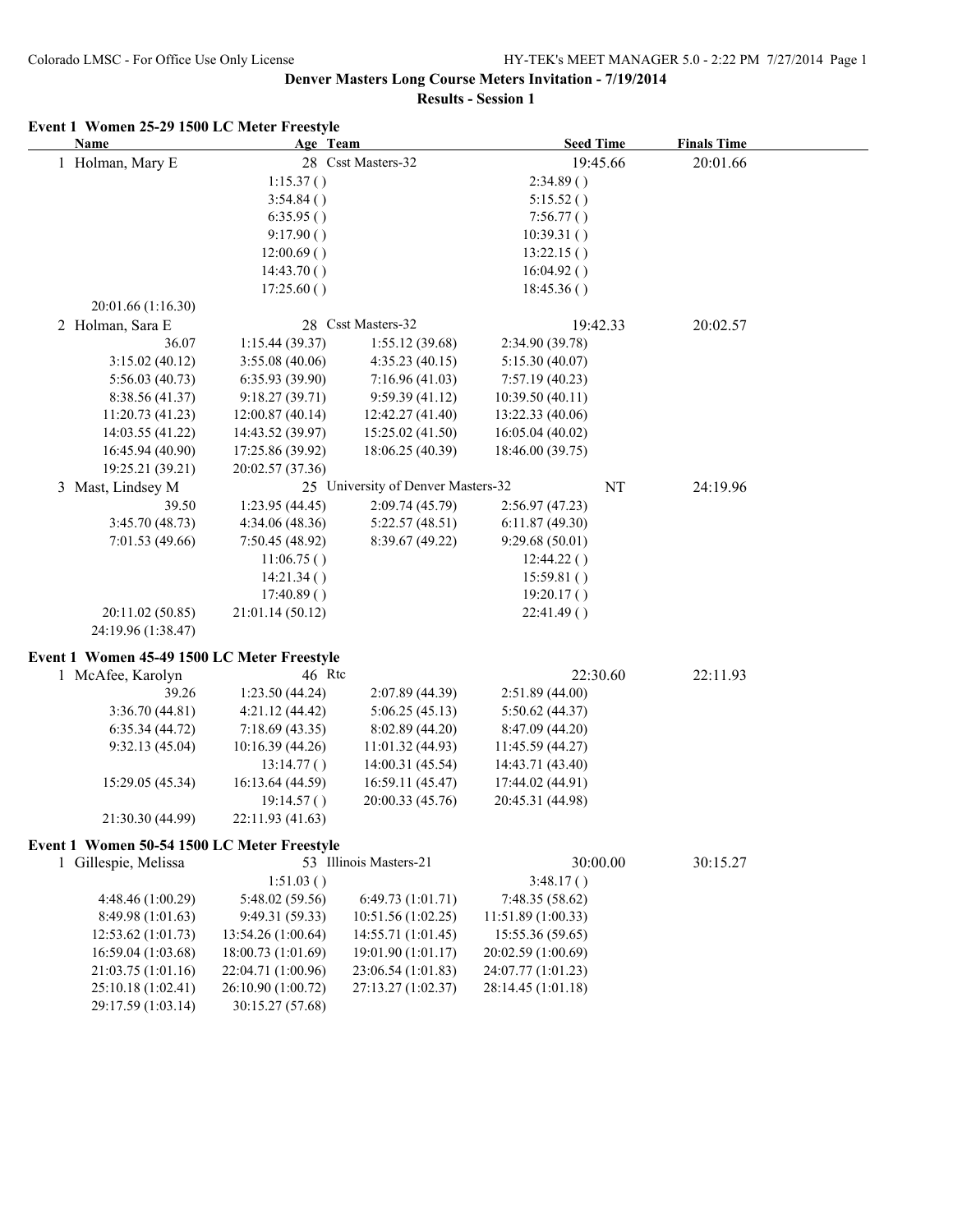# **Denver Masters Long Course Meters Invitation - 7/19/2014**

**Results - Session 1**

| Event 2 Men 25-29 1500 LC Meter Freestyle |                  |                                   |                  |          |
|-------------------------------------------|------------------|-----------------------------------|------------------|----------|
| 1 Smith, David J                          | 27 Sqd           |                                   | 20:00.00         | 20:22.50 |
| 37.15                                     | 1:16.75(39.60)   | 1:57.54(40.79)                    | 2:38.38 (40.84)  |          |
| 3:19.98 (41.60)                           | 4:00.92 (40.94)  | 4:42.51 (41.59)                   | 5:24.02(41.51)   |          |
| 6:05.76(41.74)                            | 6:46.10(40.34)   | 7:27.53(41.43)                    | 8:08.38 (40.85)  |          |
| 8:49.88 (41.50)                           | 9:30.49(40.61)   | 10:12.28 (41.79)                  | 10:53.28 (41.00) |          |
| 11:35.48 (42.20)                          | 12:16.13 (40.65) | 12:58.08 (41.95)                  | 13:38.89 (40.81) |          |
| 14:20.35 (41.46)                          | 15:01.19 (40.84) | 15:43.21 (42.02)                  | 16:23.78 (40.57) |          |
| 17:05.92 (42.14)                          | 17:46.09 (40.17) | 18:27.54 (41.45)                  | 19:07.39 (39.85) |          |
| 19:46.60 (39.21)                          | 20:22.50 (35.90) |                                   |                  |          |
| Event 2 Men 50-54 1500 LC Meter Freestyle |                  |                                   |                  |          |
| 1 Roush, Stephen P                        | 52 Lov           |                                   | 21:11.00         | 21:34.01 |
|                                           | 1:18.05()        |                                   | 2:40.19()        |          |
|                                           | 4:03.59()        |                                   | 5:28.13()        |          |
|                                           | 6:53.24()        |                                   | 8:20.27()        |          |
| 9:05.65(45.38)                            | 9:48.98 (43.33)  | 10:33.95 (44.97)                  | 11:17.82 (43.87) |          |
| 12:03.45 (45.63)                          | 12:47.52 (44.07) | 13:34.43 (46.91)                  | 14:18.62 (44.19) |          |
| 15:02.50 (43.88)                          | 15:45.16 (42.66) | 16:29.53 (44.37)                  | 17:12.24 (42.71) |          |
| 17:57.97 (45.73)                          | 18:41.40 (43.43) | 19:27.68 (46.28)                  | 20:11.00 (43.32) |          |
| 20:54.91 (43.91)                          | 21:34.01 (39.10) |                                   |                  |          |
| 2 Magouirk, Jeff K                        | 53 Beegees       |                                   | 22:30.00         | 21:43.32 |
| 37.80                                     | 1:17.73(39.93)   | 1:58.81(41.08)                    | 2:39.93 (41.12)  |          |
| 3:22.13(42.20)                            | 4:04.30(42.17)   | 4:47.68 (43.38)                   | 5:30.59 (42.91)  |          |
| 6:14.68(44.09)                            | 6:58.05(43.37)   |                                   | 8:26.83()        |          |
|                                           | 9:56.05()        |                                   | 11:25.02()       |          |
| 12:09.70 (44.68)                          | 12:54.18 (44.48) |                                   | 14:23.87()       |          |
|                                           | 15:52.53()       | 16:36.67 (44.14)                  | 17:20.75 (44.08) |          |
| 18:05.77 (45.02)                          | 18:50.09 (44.32) | 19:34.53 (44.44)                  | 20:17.91 (43.38) |          |
| 21:02.05 (44.14)                          | 21:43.32 (41.27) |                                   |                  |          |
| Event 2 Men 55-59 1500 LC Meter Freestyle |                  |                                   |                  |          |
| 1 McDonough, Jim                          |                  | 59 Unattached Colorado-32         | 26:40.18         | 26:49.26 |
| 44.93                                     | 1:33.30 (48.37)  | 2:24.90(51.60)                    | 3:16.63(51.73)   |          |
| 4:11.27(54.64)                            | 5:04.39 (53.12)  | 6:00.49(56.10)                    | 6:53.99(53.50)   |          |
| 7:50.80(56.81)                            | 8:45.39 (54.59)  | 9:41.24(55.85)                    | 10:36.40 (55.16) |          |
| 11:31.82 (55.42)                          | 12:25.30 (53.48) | 13:20.07 (54.77)                  | 14:15.32 (55.25) |          |
| 15:08.97 (53.65)                          | 16:02.44 (53.47) | 16:57.45 (55.01)                  | 17:50.80 (53.35) |          |
| 18:45.26 (54.46)                          | 19:38.52 (53.26) | 20:33.09 (54.57)                  | 21:27.14 (54.05) |          |
| 22:21.34 (54.20)                          | 23:15.77 (54.43) | 24:09.96 (54.19)                  | 25:03.82 (53.86) |          |
| 25:57.62 (53.80)                          | 26:49.26 (51.64) |                                   |                  |          |
| Event 5 Women 18-24 50 LC Meter Freestyle |                  |                                   |                  |          |
| --- Shockey, Kayla                        |                  | 20 Unattached Lake Erie-18        | 30.38            | NS.      |
|                                           |                  |                                   |                  |          |
| Event 5 Women 30-34 50 LC Meter Freestyle |                  |                                   |                  |          |
| 1 Linke, Lyndsey M                        |                  | 34 Fort Collins Club-32           | 28.97            | 29.19    |
| Event 5 Women 35-39 50 LC Meter Freestyle |                  |                                   |                  |          |
| 1 Webb, Amy                               |                  | 39 Usms One Event Registration    | 32.90            | 32.76    |
| 2 Hayes, Laurie M                         | 39 Rtc           |                                   | 39.00            | 36.80    |
| 3 Martin, Barbara                         |                  | 39 Fort Collins Area Swim Team-32 | 45.00            | 39.89    |
|                                           |                  |                                   |                  |          |
| Event 5 Women 40-44 50 LC Meter Freestyle |                  |                                   |                  |          |
| 1 DeHaven, Kathleen                       |                  | 42 Boulder Aquatic Masters-32     | 30.50            | 29.67    |
| 2 Compton, Jackie M                       |                  | 42 Usms One Event Registration    | 1:00.00          | 46.17    |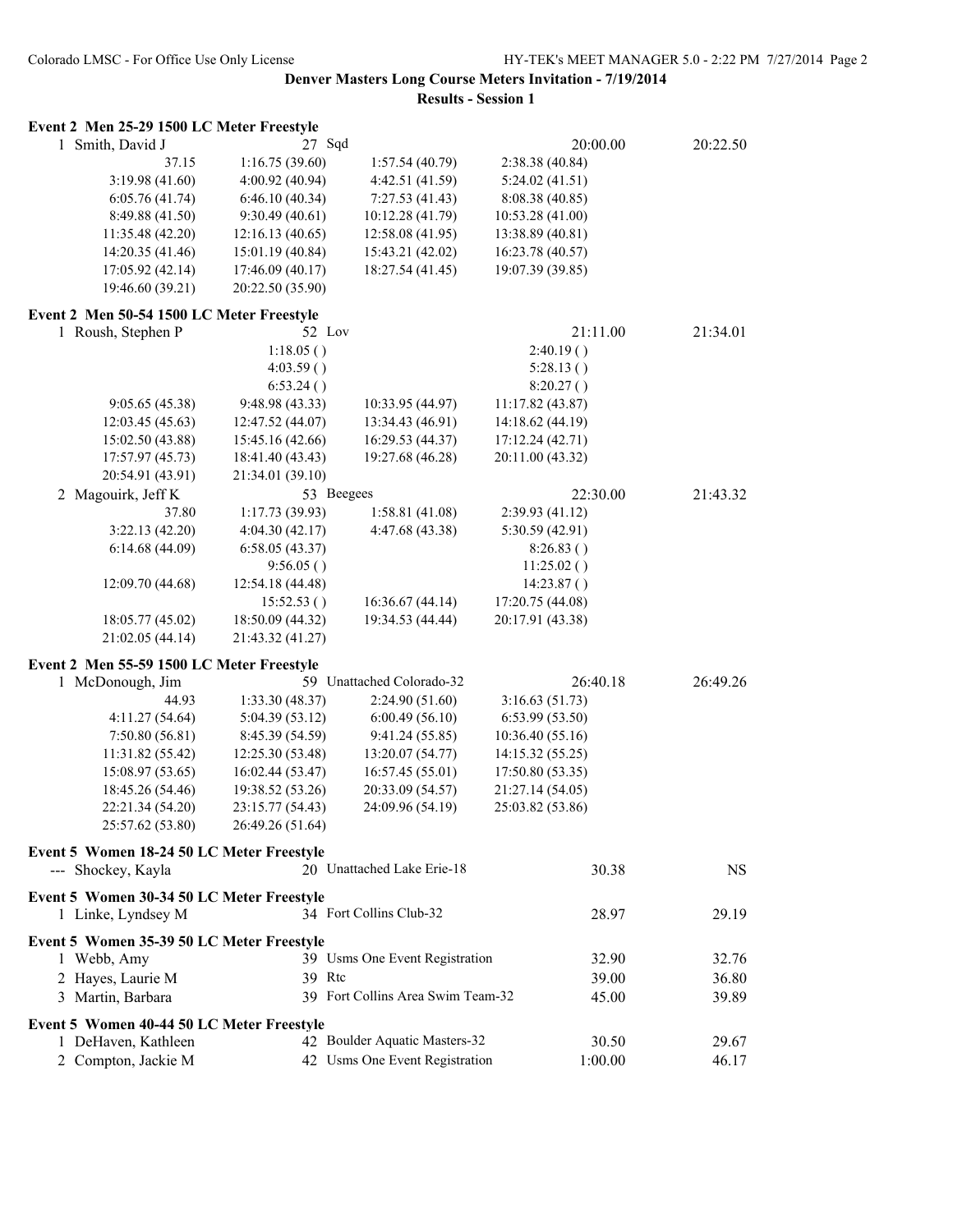|                                         |                                                                                                                                                                                                                                                                                                           | 34.00                                                                                                                                                                                                                                                                                                                                                                                                                                                                                                                                                                                                                                                                                                                                                                                                                                                                                                                                                                                                         | 30.99                                                                                  |
|-----------------------------------------|-----------------------------------------------------------------------------------------------------------------------------------------------------------------------------------------------------------------------------------------------------------------------------------------------------------|---------------------------------------------------------------------------------------------------------------------------------------------------------------------------------------------------------------------------------------------------------------------------------------------------------------------------------------------------------------------------------------------------------------------------------------------------------------------------------------------------------------------------------------------------------------------------------------------------------------------------------------------------------------------------------------------------------------------------------------------------------------------------------------------------------------------------------------------------------------------------------------------------------------------------------------------------------------------------------------------------------------|----------------------------------------------------------------------------------------|
|                                         |                                                                                                                                                                                                                                                                                                           | 37.90                                                                                                                                                                                                                                                                                                                                                                                                                                                                                                                                                                                                                                                                                                                                                                                                                                                                                                                                                                                                         | 36.97                                                                                  |
|                                         |                                                                                                                                                                                                                                                                                                           |                                                                                                                                                                                                                                                                                                                                                                                                                                                                                                                                                                                                                                                                                                                                                                                                                                                                                                                                                                                                               |                                                                                        |
|                                         |                                                                                                                                                                                                                                                                                                           | 50.50                                                                                                                                                                                                                                                                                                                                                                                                                                                                                                                                                                                                                                                                                                                                                                                                                                                                                                                                                                                                         | 52.51                                                                                  |
|                                         |                                                                                                                                                                                                                                                                                                           |                                                                                                                                                                                                                                                                                                                                                                                                                                                                                                                                                                                                                                                                                                                                                                                                                                                                                                                                                                                                               |                                                                                        |
|                                         |                                                                                                                                                                                                                                                                                                           | 34.59                                                                                                                                                                                                                                                                                                                                                                                                                                                                                                                                                                                                                                                                                                                                                                                                                                                                                                                                                                                                         | 33.58                                                                                  |
|                                         |                                                                                                                                                                                                                                                                                                           | 41.61                                                                                                                                                                                                                                                                                                                                                                                                                                                                                                                                                                                                                                                                                                                                                                                                                                                                                                                                                                                                         | <b>NS</b>                                                                              |
|                                         |                                                                                                                                                                                                                                                                                                           |                                                                                                                                                                                                                                                                                                                                                                                                                                                                                                                                                                                                                                                                                                                                                                                                                                                                                                                                                                                                               |                                                                                        |
|                                         |                                                                                                                                                                                                                                                                                                           | 41.69                                                                                                                                                                                                                                                                                                                                                                                                                                                                                                                                                                                                                                                                                                                                                                                                                                                                                                                                                                                                         | 40.92                                                                                  |
|                                         |                                                                                                                                                                                                                                                                                                           |                                                                                                                                                                                                                                                                                                                                                                                                                                                                                                                                                                                                                                                                                                                                                                                                                                                                                                                                                                                                               |                                                                                        |
|                                         |                                                                                                                                                                                                                                                                                                           |                                                                                                                                                                                                                                                                                                                                                                                                                                                                                                                                                                                                                                                                                                                                                                                                                                                                                                                                                                                                               | 27.06                                                                                  |
|                                         |                                                                                                                                                                                                                                                                                                           | 30.00                                                                                                                                                                                                                                                                                                                                                                                                                                                                                                                                                                                                                                                                                                                                                                                                                                                                                                                                                                                                         | 28.81                                                                                  |
|                                         |                                                                                                                                                                                                                                                                                                           |                                                                                                                                                                                                                                                                                                                                                                                                                                                                                                                                                                                                                                                                                                                                                                                                                                                                                                                                                                                                               |                                                                                        |
|                                         |                                                                                                                                                                                                                                                                                                           |                                                                                                                                                                                                                                                                                                                                                                                                                                                                                                                                                                                                                                                                                                                                                                                                                                                                                                                                                                                                               | 29.42                                                                                  |
|                                         |                                                                                                                                                                                                                                                                                                           |                                                                                                                                                                                                                                                                                                                                                                                                                                                                                                                                                                                                                                                                                                                                                                                                                                                                                                                                                                                                               | 33.08                                                                                  |
|                                         |                                                                                                                                                                                                                                                                                                           |                                                                                                                                                                                                                                                                                                                                                                                                                                                                                                                                                                                                                                                                                                                                                                                                                                                                                                                                                                                                               |                                                                                        |
|                                         |                                                                                                                                                                                                                                                                                                           |                                                                                                                                                                                                                                                                                                                                                                                                                                                                                                                                                                                                                                                                                                                                                                                                                                                                                                                                                                                                               |                                                                                        |
|                                         |                                                                                                                                                                                                                                                                                                           |                                                                                                                                                                                                                                                                                                                                                                                                                                                                                                                                                                                                                                                                                                                                                                                                                                                                                                                                                                                                               | 27.56                                                                                  |
|                                         |                                                                                                                                                                                                                                                                                                           |                                                                                                                                                                                                                                                                                                                                                                                                                                                                                                                                                                                                                                                                                                                                                                                                                                                                                                                                                                                                               | DQ                                                                                     |
|                                         |                                                                                                                                                                                                                                                                                                           |                                                                                                                                                                                                                                                                                                                                                                                                                                                                                                                                                                                                                                                                                                                                                                                                                                                                                                                                                                                                               | <b>NS</b>                                                                              |
| Event 6 Men 40-44 50 LC Meter Freestyle |                                                                                                                                                                                                                                                                                                           |                                                                                                                                                                                                                                                                                                                                                                                                                                                                                                                                                                                                                                                                                                                                                                                                                                                                                                                                                                                                               |                                                                                        |
|                                         |                                                                                                                                                                                                                                                                                                           |                                                                                                                                                                                                                                                                                                                                                                                                                                                                                                                                                                                                                                                                                                                                                                                                                                                                                                                                                                                                               | 28.78                                                                                  |
|                                         |                                                                                                                                                                                                                                                                                                           |                                                                                                                                                                                                                                                                                                                                                                                                                                                                                                                                                                                                                                                                                                                                                                                                                                                                                                                                                                                                               | 31.40                                                                                  |
| Event 6 Men 45-49 50 LC Meter Freestyle |                                                                                                                                                                                                                                                                                                           |                                                                                                                                                                                                                                                                                                                                                                                                                                                                                                                                                                                                                                                                                                                                                                                                                                                                                                                                                                                                               |                                                                                        |
|                                         |                                                                                                                                                                                                                                                                                                           | 28.49                                                                                                                                                                                                                                                                                                                                                                                                                                                                                                                                                                                                                                                                                                                                                                                                                                                                                                                                                                                                         | 28.43                                                                                  |
|                                         |                                                                                                                                                                                                                                                                                                           | 30.50                                                                                                                                                                                                                                                                                                                                                                                                                                                                                                                                                                                                                                                                                                                                                                                                                                                                                                                                                                                                         | 28.96                                                                                  |
|                                         |                                                                                                                                                                                                                                                                                                           | 31.00                                                                                                                                                                                                                                                                                                                                                                                                                                                                                                                                                                                                                                                                                                                                                                                                                                                                                                                                                                                                         | 30.75                                                                                  |
| Event 6 Men 50-54 50 LC Meter Freestyle |                                                                                                                                                                                                                                                                                                           |                                                                                                                                                                                                                                                                                                                                                                                                                                                                                                                                                                                                                                                                                                                                                                                                                                                                                                                                                                                                               |                                                                                        |
|                                         |                                                                                                                                                                                                                                                                                                           | 27.00                                                                                                                                                                                                                                                                                                                                                                                                                                                                                                                                                                                                                                                                                                                                                                                                                                                                                                                                                                                                         | 27.86                                                                                  |
|                                         |                                                                                                                                                                                                                                                                                                           | 33.11                                                                                                                                                                                                                                                                                                                                                                                                                                                                                                                                                                                                                                                                                                                                                                                                                                                                                                                                                                                                         | 32.78                                                                                  |
|                                         |                                                                                                                                                                                                                                                                                                           | 34.33                                                                                                                                                                                                                                                                                                                                                                                                                                                                                                                                                                                                                                                                                                                                                                                                                                                                                                                                                                                                         | 34.03                                                                                  |
|                                         |                                                                                                                                                                                                                                                                                                           |                                                                                                                                                                                                                                                                                                                                                                                                                                                                                                                                                                                                                                                                                                                                                                                                                                                                                                                                                                                                               |                                                                                        |
|                                         |                                                                                                                                                                                                                                                                                                           | 32.28                                                                                                                                                                                                                                                                                                                                                                                                                                                                                                                                                                                                                                                                                                                                                                                                                                                                                                                                                                                                         | 32.26                                                                                  |
|                                         |                                                                                                                                                                                                                                                                                                           |                                                                                                                                                                                                                                                                                                                                                                                                                                                                                                                                                                                                                                                                                                                                                                                                                                                                                                                                                                                                               | 32.40                                                                                  |
|                                         |                                                                                                                                                                                                                                                                                                           | 37.00                                                                                                                                                                                                                                                                                                                                                                                                                                                                                                                                                                                                                                                                                                                                                                                                                                                                                                                                                                                                         | 34.26                                                                                  |
|                                         |                                                                                                                                                                                                                                                                                                           | 46.00                                                                                                                                                                                                                                                                                                                                                                                                                                                                                                                                                                                                                                                                                                                                                                                                                                                                                                                                                                                                         | 50.98                                                                                  |
|                                         |                                                                                                                                                                                                                                                                                                           |                                                                                                                                                                                                                                                                                                                                                                                                                                                                                                                                                                                                                                                                                                                                                                                                                                                                                                                                                                                                               |                                                                                        |
|                                         |                                                                                                                                                                                                                                                                                                           | 40.00                                                                                                                                                                                                                                                                                                                                                                                                                                                                                                                                                                                                                                                                                                                                                                                                                                                                                                                                                                                                         | 37.59                                                                                  |
|                                         |                                                                                                                                                                                                                                                                                                           |                                                                                                                                                                                                                                                                                                                                                                                                                                                                                                                                                                                                                                                                                                                                                                                                                                                                                                                                                                                                               |                                                                                        |
|                                         |                                                                                                                                                                                                                                                                                                           | 29.90                                                                                                                                                                                                                                                                                                                                                                                                                                                                                                                                                                                                                                                                                                                                                                                                                                                                                                                                                                                                         | 29.69                                                                                  |
|                                         |                                                                                                                                                                                                                                                                                                           | 35.80                                                                                                                                                                                                                                                                                                                                                                                                                                                                                                                                                                                                                                                                                                                                                                                                                                                                                                                                                                                                         | 34.61                                                                                  |
|                                         |                                                                                                                                                                                                                                                                                                           | 35.00                                                                                                                                                                                                                                                                                                                                                                                                                                                                                                                                                                                                                                                                                                                                                                                                                                                                                                                                                                                                         | 35.84                                                                                  |
|                                         |                                                                                                                                                                                                                                                                                                           |                                                                                                                                                                                                                                                                                                                                                                                                                                                                                                                                                                                                                                                                                                                                                                                                                                                                                                                                                                                                               |                                                                                        |
|                                         |                                                                                                                                                                                                                                                                                                           |                                                                                                                                                                                                                                                                                                                                                                                                                                                                                                                                                                                                                                                                                                                                                                                                                                                                                                                                                                                                               | <b>NS</b>                                                                              |
|                                         | Event 6 Men 18-24 50 LC Meter Freestyle<br>Event 6 Men 30-34 50 LC Meter Freestyle<br>Event 6 Men 35-39 50 LC Meter Freestyle<br>Event 6 Men 55-59 50 LC Meter Freestyle<br>Event 6 Men 60-64 50 LC Meter Freestyle<br>Event 6 Men 65-69 50 LC Meter Freestyle<br>Event 6 Men 70-74 50 LC Meter Freestyle | Event 5 Women 50-54 50 LC Meter Freestyle<br>52 Unattached<br>51 Ppa<br>Event 5 Women 55-59 50 LC Meter Freestyle<br>55 Mesa Masters-32<br>Event 5 Women 60-64 50 LC Meter Freestyle<br>60 FT Collins<br>63 Unattached<br>Event 5 Women 65-69 50 LC Meter Freestyle<br>66 Colorado Masters Swimming-32<br>24 Aurora<br>20 Unattached Colorado-32<br>31 University of Denver Masters-32<br>32 Thornton Masters-32<br>37 Usms One Event Registration<br>39 Sarasota YMCA Sharks-14<br>35 University of Denver Masters-32<br>41 Foothills<br>44 University of Denver Masters-32<br>49 Colorado Masters Swimming-32<br>45 Aurora<br>49 University of Denver Masters-32<br>50 Foothills<br>52 Csst Masters-32<br>53 Unattached Colorado-32<br>55 Csst Masters-32<br>59 Colorado Masters Swimming-32<br>59 Usms One Event Registration<br>55 Beegees<br>61 University of Denver Masters-32<br>65 Minnesota Masters Swim Club-30<br>68 University of Denver Masters-32<br>67 Ever<br>72 Colorado Masters Swimming-32 | 30.00<br>28.00<br>32.69<br>29.00<br>26.50<br>33.00<br>27.00<br>30.00<br>33.00<br>35.50 |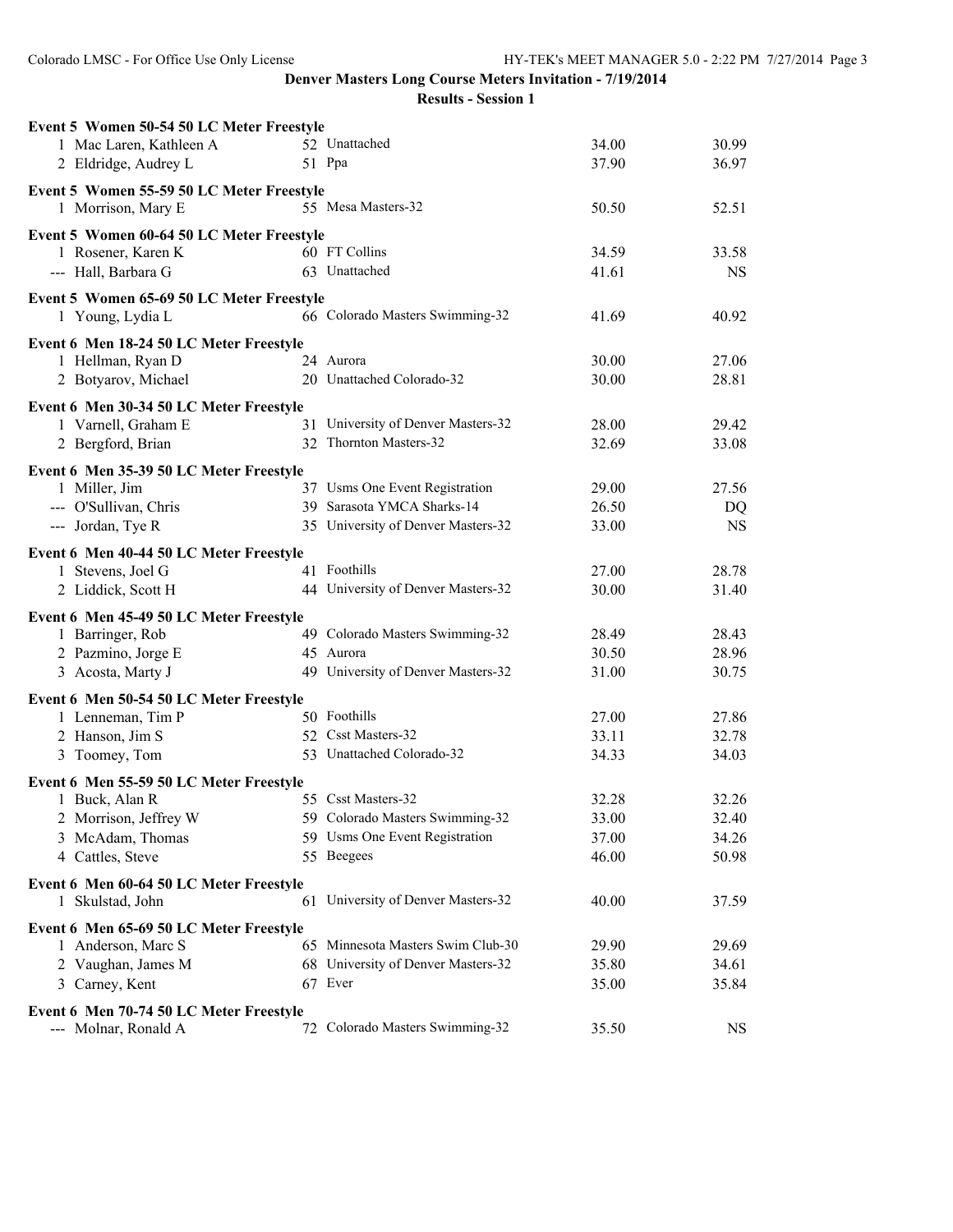| Event 6 Men 75-79 50 LC Meter Freestyle<br>78 Colorado Athletic Club-32<br>1 Plummer, Mark A                                             | 43.92   | 41.88     |
|------------------------------------------------------------------------------------------------------------------------------------------|---------|-----------|
| Event 7 Women 18-24 100 LC Meter Breaststroke<br>24 Usms One Event Registration<br>1 Keel, Katherine                                     | 1:21.00 | 1:20.27   |
| 37.70<br>1:20.27(42.57)<br>23 University of Denver Masters-32<br>2 Jaynes, Jessica<br>1:26.88(45.95)<br>40.93                            | 1:22.00 | 1:26.88   |
| Event 7 Women 25-29 100 LC Meter Breaststroke<br>25 University of Denver Masters-32<br>1 Mast, Lindsey M<br>44.89<br>1:38.74(53.85)      | 1:27.30 | 1:38.74   |
| Event 7 Women 35-39 100 LC Meter Breaststroke<br>39 Usms One Event Registration<br>1 Webb, Amy<br>44.89<br>1:34.84(49.95)                | 1:30.90 | 1:34.84   |
| Event 7 Women 40-44 100 LC Meter Breaststroke<br>42 Usms One Event Registration<br>1 Compton, Jackie M<br>2:06.42(1:07.00)<br>59.42      | 2:30.00 | 2:06.42   |
| Event 7 Women 50-54 100 LC Meter Breaststroke<br>51 North Carolina Masters Swimmin-13<br>1 Nowak, Elizabeth A<br>42.09<br>1:30.30(48.21) | 1:25.23 | 1:30.30   |
| Event 7 Women 55-59 100 LC Meter Breaststroke<br>55 Rtc<br>1 Whitman-Zai, Julie<br>2:00.81(1:03.62)<br>57.19                             | 1:55.91 | 2:00.81   |
| Event 7 Women 60-64 100 LC Meter Breaststroke<br>60 FT Collins<br>1 Rosener, Karen K<br>50.04<br>1:43.74(53.70)                          | 1:42.99 | 1:43.74   |
| Event 8 Men 25-29 100 LC Meter Breaststroke<br>27 University of Denver Masters-32<br>1 Ganiyev, Doston                                   | 1:27.66 | 1:27.06   |
| Event 8 Men 30-34 100 LC Meter Breaststroke<br>33 Csst Masters-32<br>1 Parry, Joshua K<br>1:43.05(53.72)<br>49.33                        | 1:41.82 | 1:43.05   |
| Event 8 Men 35-39 100 LC Meter Breaststroke<br>36 Unattached Colorado-32<br>1 Walker, Kent G<br>37.37<br>1:19.39(42.02)                  | 1:27.00 | 1:19.39   |
| Event 8 Men 50-54 100 LC Meter Breaststroke<br>52 Lafayette<br>1 Coveney, Christopher M<br>34.22<br>1:11.94(37.72)                       | 1:11.84 | 1:11.94   |
| Event 8 Men 55-59 100 LC Meter Breaststroke<br>55 University of Denver Masters-32<br>1 Scott, Greg C                                     | 1:20.00 | 1:16.25   |
| 36.20<br>1:16.25(40.05)<br>57 Csst Masters-32<br>2 Louie, Jamie                                                                          | 1:24.59 | 1:25.76   |
| 39.98<br>1:25.76(45.78)<br>59 Usms One Event Registration<br>3 McAdam, Thomas<br>49.79<br>1:41.63(51.84)                                 | 1:44.00 | 1:41.63   |
| Event 8 Men 60-64 100 LC Meter Breaststroke<br>61 University of Denver Masters-32<br>--- Skulstad, John                                  | 1:50.00 | <b>NS</b> |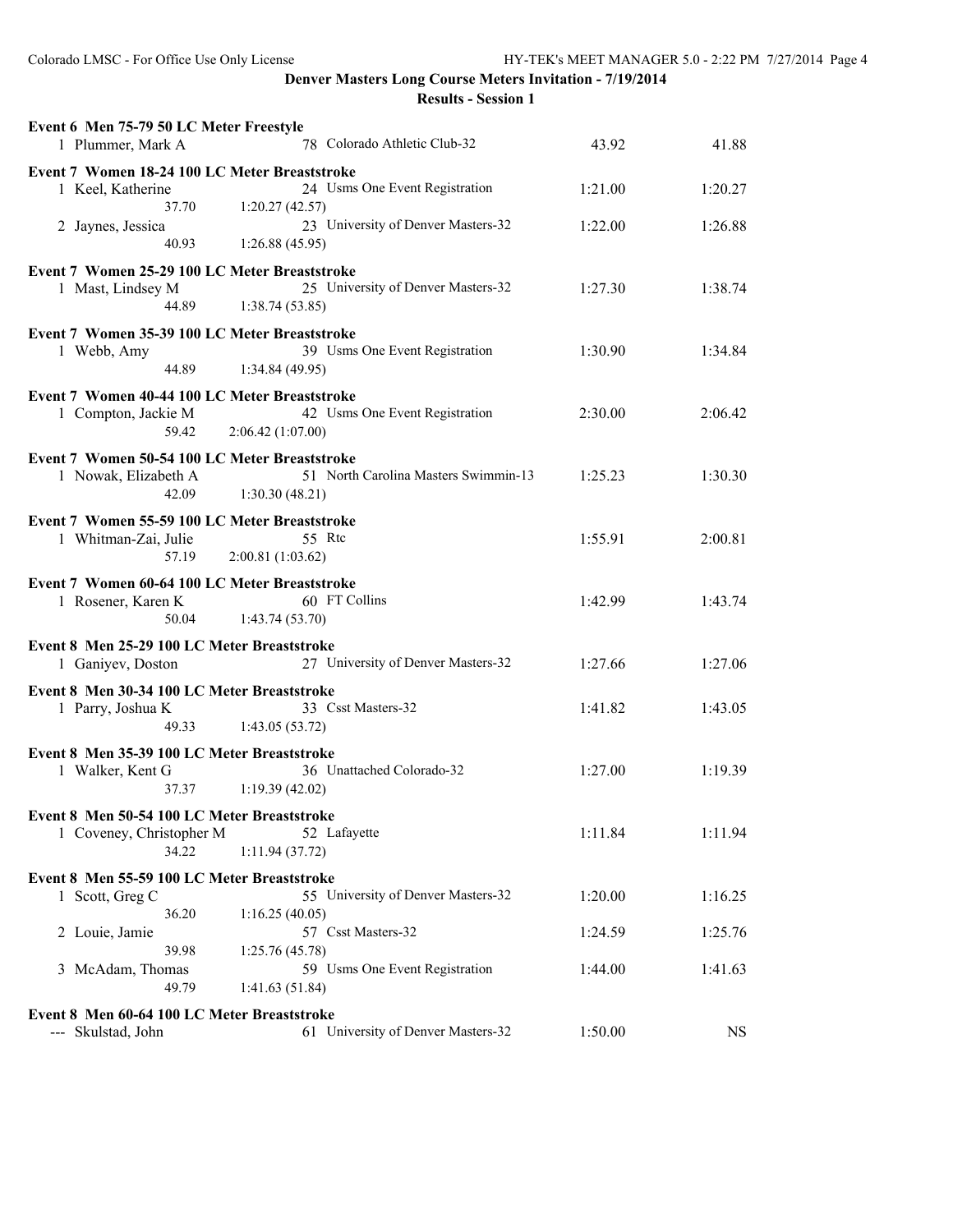| Event 9 Women 25-29 200 LC Meter Backstroke                         |                                      |                |         |
|---------------------------------------------------------------------|--------------------------------------|----------------|---------|
| 1 Holman, Sara E                                                    | 28 Csst Masters-32                   | 2:52.15        | 2:56.58 |
| 42.37                                                               | 1:27.50(45.13)<br>2:12.84(45.34)     | 2:56.58(43.74) |         |
| 2 Holman, Mary E                                                    | 28 Csst Masters-32                   | 3:02.94        | 3:02.73 |
| 44.80                                                               | 1:30.37(45.57)<br>2:17.58(47.21)     | 3:02.73(45.15) |         |
| Event 10 Men 50-54 200 LC Meter Backstroke                          |                                      |                |         |
| 1 Magouirk, Jeff K                                                  | 53 Beegees                           | 3:20.00        | 3:14.05 |
|                                                                     |                                      |                |         |
| Event 10 Men 60-64 200 LC Meter Backstroke                          | 61 Fort Collins Area Swim Team-32    | 2:47.00        |         |
| 1 Stanback, John<br>44.89                                           | 1:34.44(49.55)<br>2:24.83(50.39)     | 2:47.68(22.85) | 2:47.68 |
|                                                                     |                                      |                |         |
| Event 11 Women 18-24 100 LC Meter Butterfly                         |                                      |                |         |
| 1 Keel, Katherine                                                   | 24 Usms One Event Registration       | 1:16.00        | 1:19.49 |
| 34.52                                                               | 1:19.49(44.97)                       |                |         |
| 2 Shockey, Kayla                                                    | 20 Unattached Lake Erie-18           | 1:09.99        | 1:24.87 |
| 39.18                                                               | 1:24.87(45.69)                       |                |         |
| Event 11 Women 30-34 100 LC Meter Butterfly                         |                                      |                |         |
| 1 Linke, Lyndsey M                                                  | 34 Fort Collins Club-32              | 1:09.50        | 1:14.73 |
| 35.18                                                               | 1:14.73(39.55)                       |                |         |
| Event 11 Women 50-54 100 LC Meter Butterfly                         |                                      |                |         |
| 1 Mac Laren, Kathleen A                                             | 52 Unattached                        | 1:28.00        | 1:19.58 |
| 37.49                                                               | 1:19.58(42.09)                       |                |         |
|                                                                     |                                      |                |         |
| Event 11 Women 65-69 100 LC Meter Butterfly                         |                                      |                |         |
| 1 Young, Lydia L                                                    | 66 Colorado Masters Swimming-32      | 2:01.00        | 2:08.15 |
| Event 12 Men 18-24 100 LC Meter Butterfly                           |                                      |                |         |
| 1 Botyarov, Michael                                                 | 20 Unattached Colorado-32            | 1:12.00        | 1:14.68 |
|                                                                     |                                      |                |         |
|                                                                     |                                      |                |         |
| Event 12 Men 40-44 100 LC Meter Butterfly                           |                                      |                |         |
| 1 Stevens, Joel G                                                   | 41 Foothills                         | 1:08.00        | 1:15.45 |
| 35.58                                                               | 1:15.45(39.87)                       |                |         |
| Event 12 Men 45-49 100 LC Meter Butterfly                           |                                      |                |         |
| 1 Garland, Robert                                                   | 45 Greenwood Athletic Club-32        | 1:11.50        | 1:07.32 |
| 31.23                                                               | 1:07.32(36.09)                       |                |         |
| Event 12 Men 50-54 100 LC Meter Butterfly                           |                                      |                |         |
| 1 Lenneman, Tim P                                                   | 50 Foothills                         | 1:07.50        | 1:08.50 |
| 32.83                                                               | 1:08.50(35.67)                       |                |         |
|                                                                     |                                      |                |         |
| Event 13 Women 18-24 50 LC Meter Backstroke                         | 20 Unattached Lake Erie-18           |                | 41.24   |
| 1 Shockey, Kayla                                                    |                                      | 36.99          |         |
| Event 13 Women 35-39 50 LC Meter Backstroke                         |                                      |                |         |
| 1 Martin, Barbara                                                   | 39 Fort Collins Area Swim Team-32    | 55.00          | 50.40   |
| Event 13 Women 40-44 50 LC Meter Backstroke                         |                                      |                |         |
| 1 Compton, Jackie M                                                 | 42 Usms One Event Registration       | 1:10.00        | 54.36   |
|                                                                     |                                      |                |         |
| Event 13 Women 50-54 50 LC Meter Backstroke<br>1 Nowak, Elizabeth A | 51 North Carolina Masters Swimmin-13 | 36.90          | 38.28   |
|                                                                     | 53 Illinois Masters-21               | 1:00.00        | 56.64   |
| 2 Gillespie, Melissa                                                |                                      |                |         |
| Event 13 Women 55-59 50 LC Meter Backstroke<br>1 Morrison, Mary E   | 55 Mesa Masters-32                   | 1:08.59        | 1:08.21 |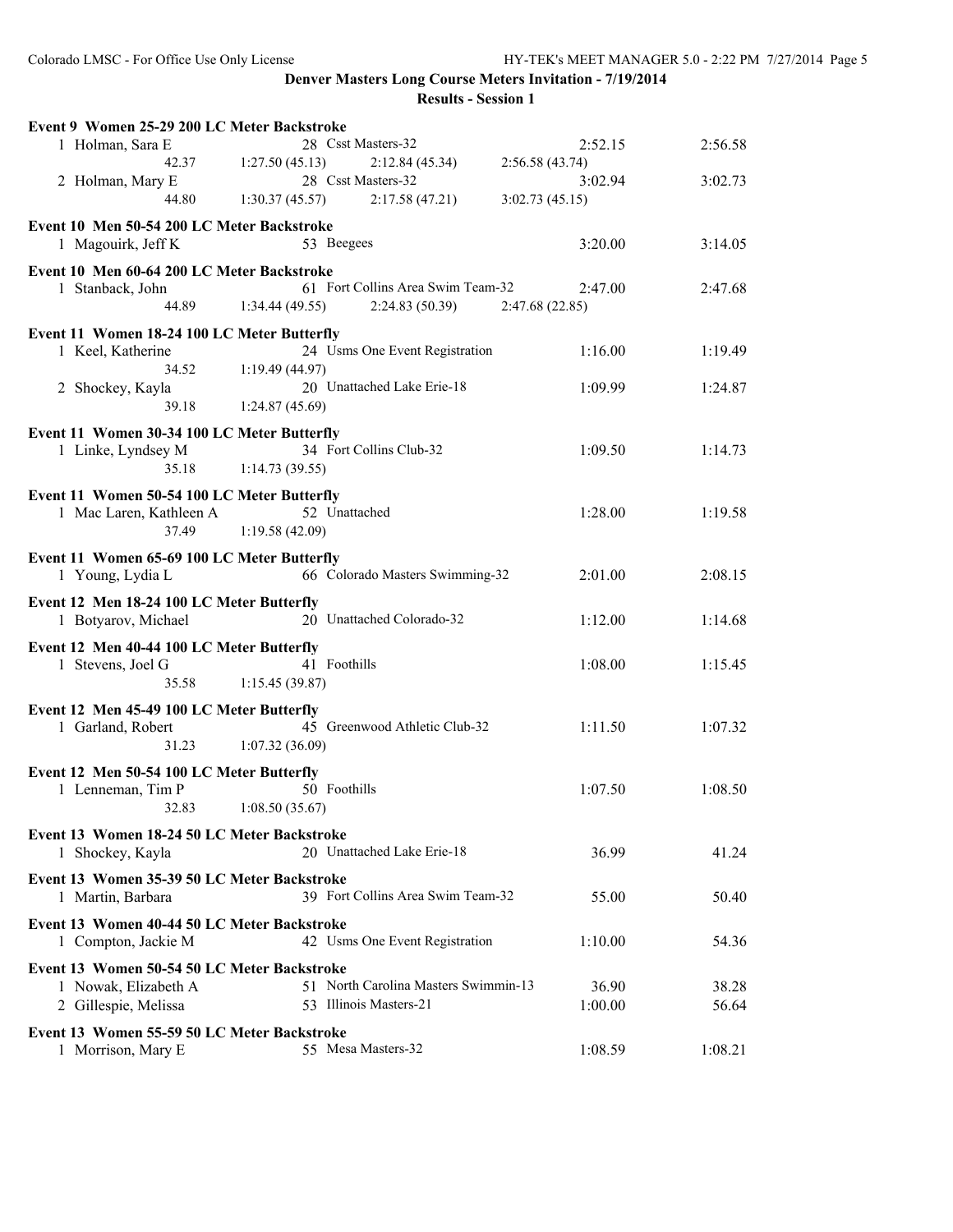| Event 13 Women 60-64 50 LC Meter Backstroke              |                                  |                                     |                                  |           |
|----------------------------------------------------------|----------------------------------|-------------------------------------|----------------------------------|-----------|
| 1 Surdoval, Nancy                                        |                                  | 61 Arizona Masters Swim Club Inc-48 | 55.00                            | 46.08     |
| Event 14 Men 30-34 50 LC Meter Backstroke                |                                  |                                     |                                  |           |
| 1 Bergford, Brian                                        |                                  | 32 Thornton Masters-32              | 40.90                            | 41.20     |
| 2 Parry, Joshua K                                        |                                  | 33 Csst Masters-32                  | 43.11                            | 43.73     |
| Event 14 Men 35-39 50 LC Meter Backstroke                |                                  |                                     |                                  |           |
| 1 O'Sullivan, Chris                                      |                                  | 39 Sarasota YMCA Sharks-14          | 30.50                            | 30.31     |
| 2 Walker, Kent G                                         |                                  | 36 Unattached Colorado-32           | 34.00                            | 33.38     |
| 3 Miller, Jim                                            |                                  | 37 Usms One Event Registration      | 33.00                            | 33.97     |
| --- Jordan, Tye R                                        |                                  | 35 University of Denver Masters-32  | 55.00                            | <b>NS</b> |
| Event 14 Men 40-44 50 LC Meter Backstroke                |                                  |                                     |                                  |           |
| 1 Liddick, Scott H                                       |                                  | 44 University of Denver Masters-32  | 36.00                            | 39.65     |
| Event 14 Men 45-49 50 LC Meter Backstroke                |                                  |                                     |                                  |           |
| 1 Pazmino, Jorge E                                       |                                  | 45 Aurora                           | 37.40                            | 37.45     |
| --- Barringer, Rob                                       |                                  | 49 Colorado Masters Swimming-32     | 36.50                            | <b>NS</b> |
| Event 14 Men 55-59 50 LC Meter Backstroke                |                                  |                                     |                                  |           |
| 1 McAdam, Thomas                                         |                                  | 59 Usms One Event Registration      | 50.00                            | 48.13     |
| 2 Cattles, Steve                                         |                                  | 55 Beegees                          | 1:05.00                          | 1:17.75   |
| Event 14 Men 60-64 50 LC Meter Backstroke                |                                  |                                     |                                  |           |
| 1 Stanback, John                                         |                                  | 61 Fort Collins Area Swim Team-32   | 35.50                            | 35.58     |
|                                                          |                                  |                                     |                                  |           |
| Event 16 Men 25-29 400 LC Meter IM                       |                                  |                                     |                                  |           |
| 1 Smith, David J<br>36.39                                |                                  | 27 Sqd                              | 5:20.00                          | 5:52.30   |
| 3:44.11(51.05)                                           | 1:18.23(41.84)<br>4:34.08(49.97) | 2:06.80(48.57)<br>5:13.19(39.11)    | 2:53.06(46.26)<br>5:52.30(39.11) |           |
|                                                          |                                  |                                     |                                  |           |
| Event 16 Men 45-49 400 LC Meter IM                       |                                  | 49 Unattached Colorado-32           | 5:25.00                          | 5:25.61   |
| 1 Jimenez, Ignacio<br>33.65                              | 1:11.77(38.12)                   | 1:55.52(43.75)                      | 2:36.97(41.45)                   |           |
| 3:24.18(47.21)                                           | 4:09.68(45.50)                   | 4:48.55 (38.87)                     | 5:25.61 (37.06)                  |           |
|                                                          |                                  |                                     |                                  |           |
| Event 16 Men 65-69 400 LC Meter IM                       |                                  | 65 Minnesota Masters Swim Club-30   | 6:58.00                          | 7:16.80   |
| 1 Anderson, Marc S<br>49.93                              | 1:41.81(51.88)                   | 2:43.12(1:01.31)                    | 3:42.07(58.95)                   |           |
| 4:43.23(1:01.16)                                         | 5:46.35(1:03.12)                 | 6:33.07(46.72)                      | 7:16.80(43.73)                   |           |
|                                                          |                                  |                                     |                                  |           |
| Event 16 Men 70-74 400 LC Meter IM<br>1 Molnar, Ronald A |                                  | 72 Colorado Masters Swimming-32     | 7:14.60                          | 7:24.31   |
| 53.22                                                    | 1:56.03(1:02.81)                 | 2:49.20 (53.17)                     | 3:44.94 (55.74)                  |           |
| 4:46.86 (1:01.92)                                        | 5:48.26 (1:01.40)                | 6:37.19 (48.93)                     | 7:24.31(47.12)                   |           |
| Event 18 Women 25-29 200 LC Meter Freestyle              |                                  |                                     |                                  |           |
| --- Mast, Lindsey M                                      |                                  | 25 University of Denver Masters-32  | 2:31.52                          | <b>NS</b> |
|                                                          |                                  |                                     |                                  |           |
| Event 18 Women 30-34 200 LC Meter Freestyle              |                                  |                                     |                                  |           |
| --- Linke, Lyndsey M                                     |                                  | 34 Fort Collins Club-32             | 2:30.00                          | <b>NS</b> |
| Event 18 Women 35-39 200 LC Meter Freestyle              |                                  |                                     |                                  |           |
| 1 Hayes, Laurie M                                        | 39 Rtc                           |                                     | 3:01.00                          | 2:54.01   |
|                                                          | 1:23.14()                        | 2:08.82(45.68)                      | 2:54.01 (45.19)                  |           |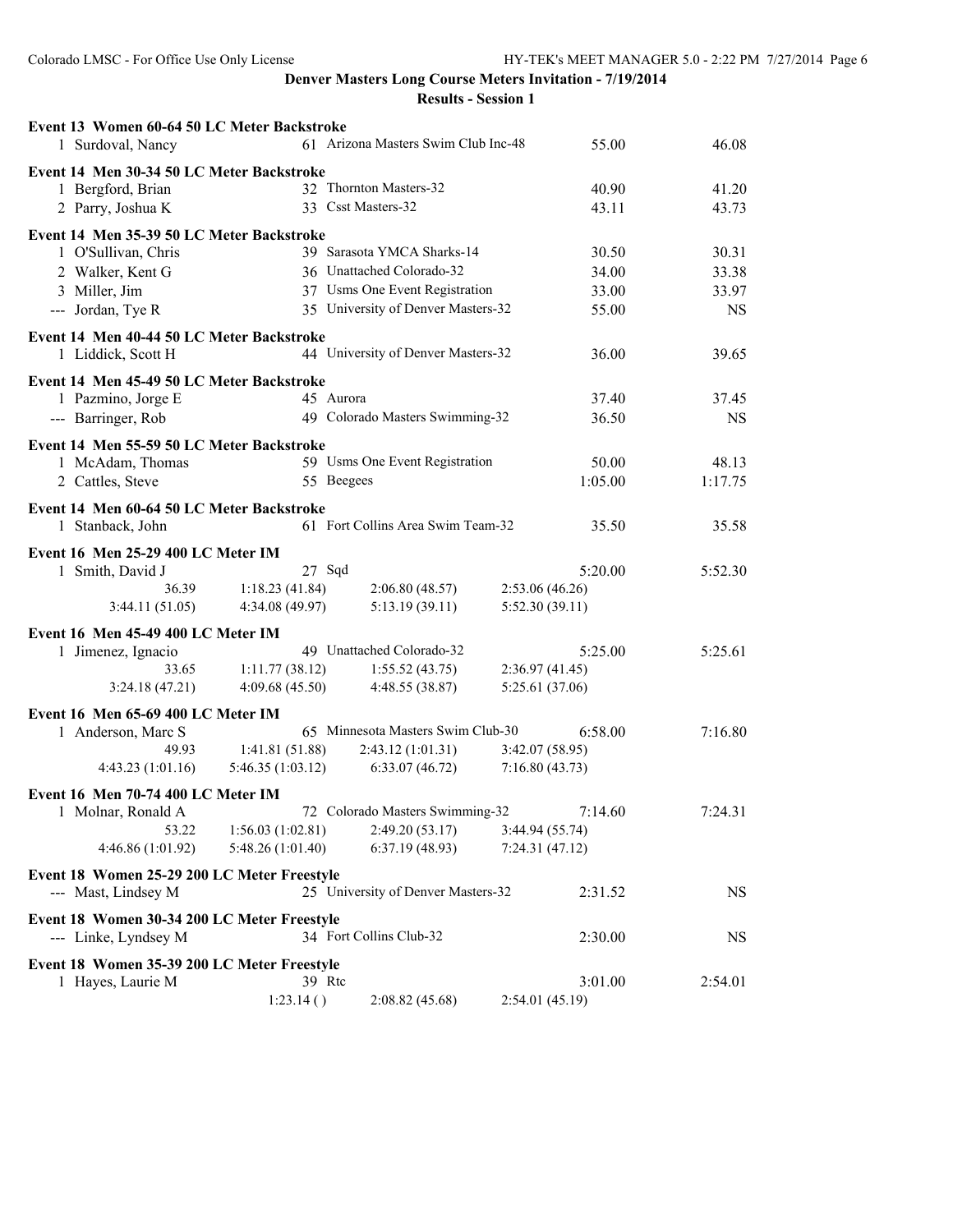| Event 18 Women 40-44 200 LC Meter Freestyle   |                |                                      |                 |           |
|-----------------------------------------------|----------------|--------------------------------------|-----------------|-----------|
| 1 DeHaven, Kathleen                           |                | 42 Boulder Aquatic Masters-32        | 3:00.00         | 3:00.76   |
| 31.74                                         | 1:06.78(35.04) | 2:09.89(1:03.11)                     | 3:00.76 (50.87) |           |
| Event 18 Women 45-49 200 LC Meter Freestyle   |                |                                      |                 |           |
| 1 Richardson, Kim G                           |                | 46 Got                               | 2:40.00         | 2:39.94   |
| 35.69                                         | 1:15.74(40.05) | 1:58.44(42.70)                       | 2:39.94(41.50)  |           |
|                                               |                |                                      |                 |           |
| Event 19 Men 35-39 200 LC Meter Freestyle     |                |                                      |                 |           |
| --- Jordan, Tye R                             |                | 35 University of Denver Masters-32   | 3:00.00         | <b>NS</b> |
| Event 19 Men 45-49 200 LC Meter Freestyle     |                |                                      |                 |           |
| 1 Pazmino, Jorge E                            |                | 45 Aurora                            | 2:37.00         | 2:32.61   |
| 32.93                                         | 1:10.00(37.07) | 1:51.18(41.18)                       | 2:32.61(41.43)  |           |
| 2 Acosta, Marty J                             |                | 49 University of Denver Masters-32   | 2:28.00         | 2:36.41   |
|                                               | 1:15.87()      | 1:57.12(41.25)                       | 2:36.41 (39.29) |           |
| --- Garland, Robert                           |                | 45 Greenwood Athletic Club-32        | 2:17.50         | <b>NS</b> |
| Event 19 Men 50-54 200 LC Meter Freestyle     |                |                                      |                 |           |
| 1 Magouirk, Jeff K                            |                | 53 Beegees                           | 2:30.00         | 2:40.94   |
| 36.41                                         | 1:18.17(41.76) | 1:59.92(41.75)                       | 2:40.94 (41.02) |           |
| 2 Toomey, Tom                                 |                | 53 Unattached Colorado-32            | 2:44.50         | 2:54.83   |
| 38.32                                         | 1:21.10(42.78) | 2:07.81(46.71)                       | 2:54.83 (47.02) |           |
|                                               |                |                                      |                 |           |
| Event 19 Men 55-59 200 LC Meter Freestyle     |                |                                      |                 |           |
| 1 Scott, Greg C                               |                | 55 University of Denver Masters-32   | 2:20.00         | 2:17.51   |
| 31.60                                         | 1:06.65(35.05) | 1:43.01(36.36)                       | 2:17.51(34.50)  |           |
| 2 Buck, Alan R                                |                | 55 Csst Masters-32                   | 2:34.62         | 2:35.74   |
|                                               | 1:15.06()      | 2:35.74(1:20.68)                     |                 |           |
| Event 19 Men 75-79 200 LC Meter Freestyle     |                |                                      |                 |           |
| 1 Plummer, Mark A                             |                | 78 Colorado Athletic Club-32         | 4:06.22         | 3:45.07   |
| 47.65                                         | 1:44.08(56.43) | 3:45.07(2:00.99)                     |                 |           |
|                                               |                |                                      |                 |           |
| Event 20 Women 18-24 50 LC Meter Breaststroke |                |                                      |                 |           |
| 1 Jaynes, Jessica                             |                | 23 University of Denver Masters-32   | 38.00           | 40.10     |
| Event 20 Women 25-29 50 LC Meter Breaststroke |                |                                      |                 |           |
| --- Mast, Lindsey M                           |                | 25 University of Denver Masters-32   | 42.64           | <b>NS</b> |
|                                               |                |                                      |                 |           |
| Event 20 Women 35-39 50 LC Meter Breaststroke |                |                                      |                 |           |
| 1 Webb, Amy                                   |                | 39 Usms One Event Registration       | 42.90           | 41.97     |
| 2 Martin, Barbara                             |                | 39 Fort Collins Area Swim Team-32    | 1:15.00         | 1:03.25   |
| Event 20 Women 40-44 50 LC Meter Breaststroke |                |                                      |                 |           |
| 1 Compton, Jackie M                           |                | 42 Usms One Event Registration       | 1:15.00         | 59.63     |
|                                               |                |                                      |                 |           |
| Event 20 Women 50-54 50 LC Meter Breaststroke |                |                                      |                 |           |
| 1 Nowak, Elizabeth A                          |                | 51 North Carolina Masters Swimmin-13 | 38.80           | 41.80     |
| 2 Eldridge, Audrey L                          |                | 51 Ppa                               | 50.39           | 49.01     |
| Event 20 Women 55-59 50 LC Meter Breaststroke |                |                                      |                 |           |
| 1 Whitman-Zai, Julie                          |                | 55 Rtc                               | 52.20           | 54.62     |
|                                               |                |                                      |                 |           |
| Event 20 Women 60-64 50 LC Meter Breaststroke |                |                                      |                 |           |
| 1 Rosener, Karen K                            |                | 60 FT Collins                        | 46.49           | 46.35     |
| --- Hall, Barbara G                           |                | 63 Unattached                        | 55.30           | <b>NS</b> |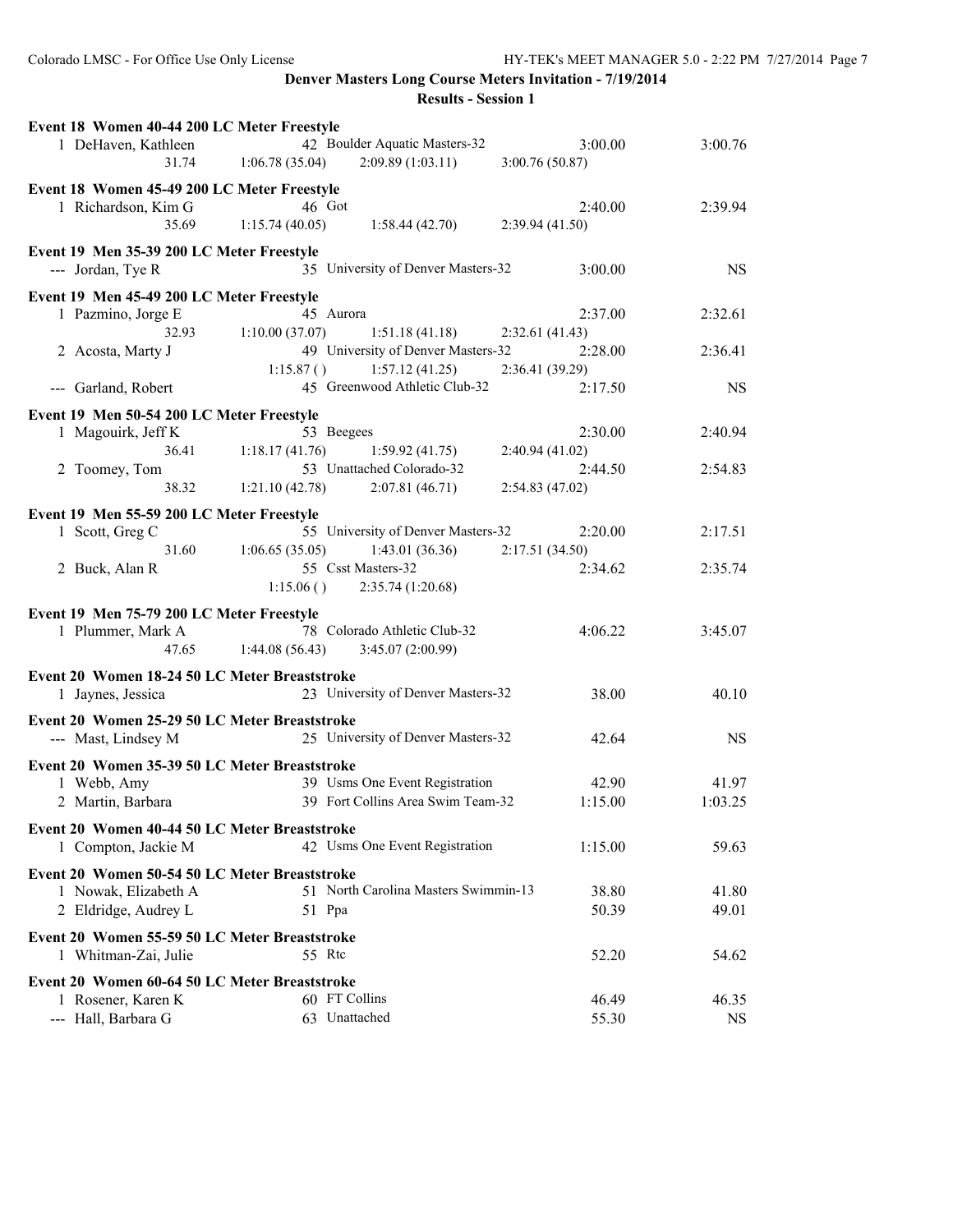| Event 21 Men 25-29 50 LC Meter Breaststroke<br>1 Ganiyev, Doston       | 27 University of Denver Masters-32                | 39.66           | 37.43     |
|------------------------------------------------------------------------|---------------------------------------------------|-----------------|-----------|
| Event 21 Men 30-34 50 LC Meter Breaststroke<br>1 Parry, Joshua K       | 33 Csst Masters-32                                | 45.92           | 46.10     |
|                                                                        |                                                   |                 |           |
| Event 21 Men 40-44 50 LC Meter Breaststroke<br>1 Liddick, Scott H      | 44 University of Denver Masters-32                | 37.00           | 41.52     |
| Event 21 Men 50-54 50 LC Meter Breaststroke                            |                                                   |                 |           |
| 1 Coveney, Christopher M                                               | 52 Lafayette                                      | 32.48           | 32.48     |
| Event 21 Men 55-59 50 LC Meter Breaststroke                            |                                                   |                 |           |
| 1 McAdam, Thomas                                                       | 59 Usms One Event Registration                    | 46.00           | 43.32     |
| 2 Morrison, Jeffrey W                                                  | 59 Colorado Masters Swimming-32                   | 48.00           | 48.21     |
| 3 Cattles, Steve                                                       | 55 Beegees                                        | 1:15.00         | 1:30.66   |
| Event 21 Men 60-64 50 LC Meter Breaststroke                            |                                                   |                 |           |
| --- Skulstad, John                                                     | 61 University of Denver Masters-32                | 50.00           | <b>NS</b> |
| Event 21 Men 65-69 50 LC Meter Breaststroke                            |                                                   |                 |           |
| 1 Carney, Kent                                                         | 67 Ever                                           | 44.00           | 43.08     |
| Event 23 Men 18-24 200 LC Meter Butterfly                              |                                                   |                 |           |
| 1 Botyarov, Michael                                                    | 20 Unattached Colorado-32                         | 2:48.00         | 2:53.19   |
| 36.52                                                                  | 1:18.89(42.37)<br>2:06.49(47.60)                  | 2:53.19(46.70)  |           |
| Event 23 Men 25-29 200 LC Meter Butterfly                              |                                                   |                 |           |
| 1 Smith, David J                                                       | 27 Sqd                                            | 2:50.00         | 2:49.51   |
| 36.62                                                                  | 1:18.77(42.15)<br>2:04.23(45.46)                  | 2:49.51 (45.28) |           |
|                                                                        |                                                   |                 |           |
|                                                                        |                                                   |                 |           |
| Event 24 Women 50-54 100 LC Meter Backstroke<br>--- Gillespie, Melissa | 53 Illinois Masters-21                            | 2:00.00         | <b>NS</b> |
|                                                                        |                                                   |                 |           |
| Event 24 Women 60-64 100 LC Meter Backstroke                           | 61 Arizona Masters Swim Club Inc-48               | 1:55.00         | 1:44.09   |
| 1 Surdoval, Nancy<br>50.44                                             | 1:44.09(53.65)                                    |                 |           |
|                                                                        |                                                   |                 |           |
| Event 24 Women 65-69 100 LC Meter Backstroke                           |                                                   |                 | 1:56.27   |
| 1 Young, Lydia L<br>57.73                                              | 66 Colorado Masters Swimming-32<br>1:56.27(58.54) | 1:47.28         |           |
|                                                                        |                                                   |                 |           |
| Event 25 Men 35-39 100 LC Meter Backstroke                             |                                                   |                 |           |
| 1 Walker, Kent G                                                       | 36 Unattached Colorado-32                         | 1:12.00         | 1:13.10   |
| 36.43                                                                  | 1:13.10(36.67)                                    |                 |           |
| 2 Miller, Jim                                                          | 37 Usms One Event Registration                    | 1:20.00         | 1:13.82   |
| 37.29                                                                  | 1:13.82(36.53)                                    |                 |           |
| --- Jordan, Tye R                                                      | 35 University of Denver Masters-32                | 1:53.00         | <b>NS</b> |
| --- O'Sullivan, Chris                                                  | 39 Sarasota YMCA Sharks-14                        | 1:10.00         | <b>NS</b> |
| Event 25 Men 40-44 100 LC Meter Backstroke                             |                                                   |                 |           |
| --- Liddick, Scott H                                                   | 44 University of Denver Masters-32                | 1:22.00         | NS        |
| Event 25 Men 45-49 100 LC Meter Backstroke                             |                                                   |                 |           |
| 1 Acosta, Marty J                                                      | 49 University of Denver Masters-32                | 1:22.00         | 1:32.50   |
| 45.48                                                                  | 1:32.50(47.02)                                    |                 |           |
| Event 25 Men 50-54 100 LC Meter Backstroke                             |                                                   |                 |           |
| 1 Lenneman, Tim P                                                      | 50 Foothills                                      | 1:09.50         | 1:13.53   |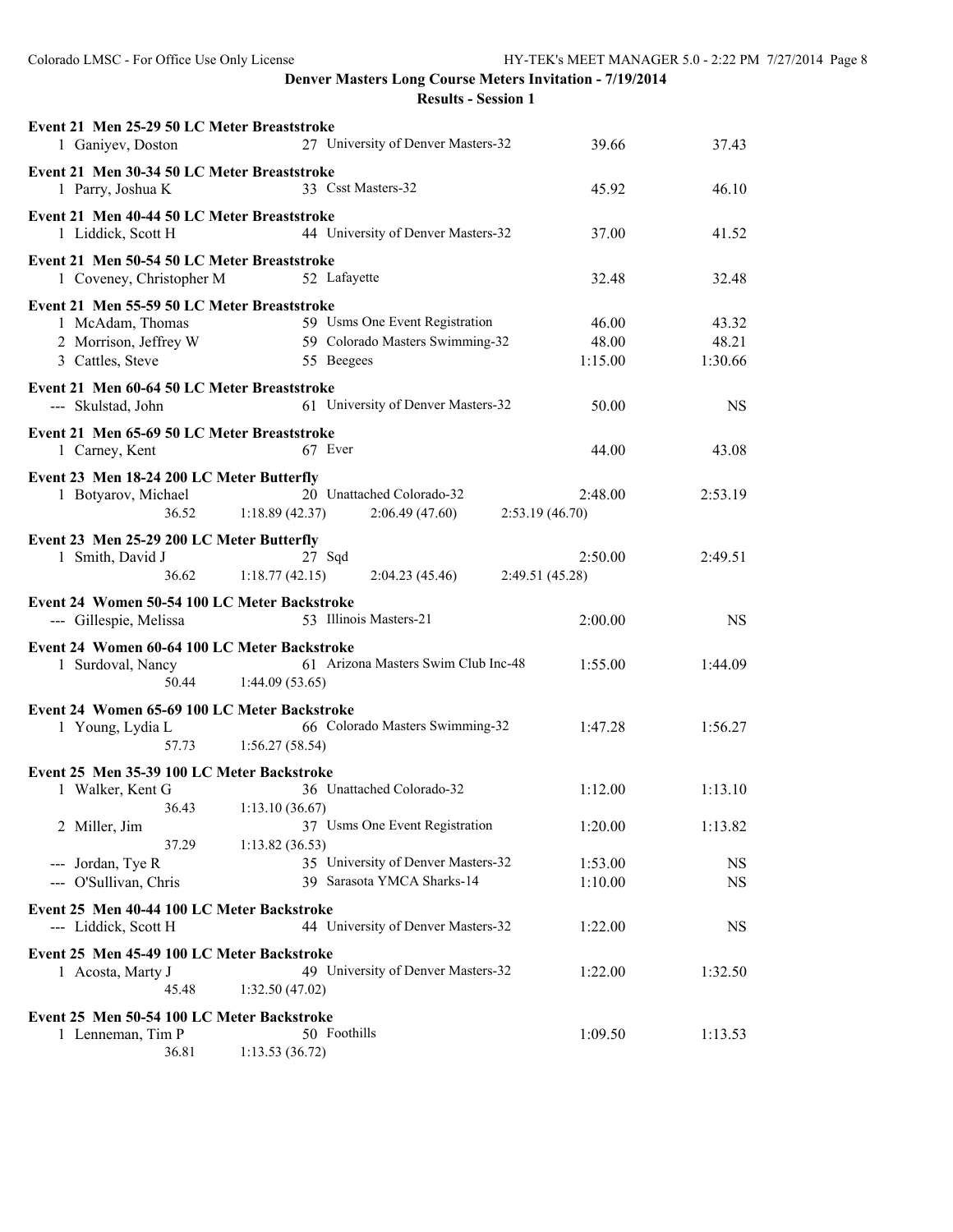| Event 25 Men 55-59 100 LC Meter Backstroke  |                 |                                    |                 |           |
|---------------------------------------------|-----------------|------------------------------------|-----------------|-----------|
| 1 McAdam, Thomas<br>52.90                   | 1:46.06(53.16)  | 59 Usms One Event Registration     | 1:55.00         | 1:46.06   |
|                                             |                 |                                    |                 |           |
| Event 25 Men 60-64 100 LC Meter Backstroke  |                 |                                    |                 |           |
| 1 Stanback, John                            |                 | 61 Fort Collins Area Swim Team-32  | 1:17.00         | 1:18.11   |
| 38.46                                       | 1:18.11(39.65)  |                                    |                 |           |
| Event 25 Men 65-69 100 LC Meter Backstroke  |                 |                                    |                 |           |
| 1 Anderson, Marc S                          |                 | 65 Minnesota Masters Swim Club-30  | 1:25.00         | 1:29.03   |
| 43.06                                       | 1:29.03(45.97)  |                                    |                 |           |
|                                             |                 |                                    |                 |           |
| Event 26 Women 40-44 400 LC Meter Freestyle |                 |                                    |                 |           |
| 1 Knightley, Angela                         |                 | 44 Unattached Colorado-32          | 6:15.00         | 6:19.62   |
| 39.64                                       | 1:22.36(42.72)  | 2:10.26(47.90)                     | 2:57.41(47.15)  |           |
| 3:47.26(49.85)                              | 4:38.19(50.93)  | 5:29.94(51.75)                     | 6:19.62(49.68)  |           |
| Event 26 Women 45-49 400 LC Meter Freestyle |                 |                                    |                 |           |
| 1 Richardson, Kim G                         | 46 Got          |                                    | 5:45.00         | 5:34.91   |
| 37.38                                       | 1:18.59(41.21)  | 2:01.49(42.90)                     | 2:43.66(42.17)  |           |
| 3:27.21(43.55)                              | 4:09.61 (42.40) | 4:53.28(43.67)                     | 5:34.91 (41.63) |           |
| 2 McAfee, Karolyn                           | 46 Rtc          |                                    | 5:53.89         | 5:40.35   |
| 39.63                                       | 1:21.75(42.12)  | 2:04.90(43.15)                     | 2:48.17(43.27)  |           |
| 3:31.63(43.46)                              | 4:15.59(43.96)  | 4:59.42 (43.83)                    | 5:40.35 (40.93) |           |
|                                             |                 |                                    |                 |           |
| Event 26 Women 50-54 400 LC Meter Freestyle | 52 Unattached   |                                    |                 | <b>NS</b> |
| --- Mac Laren, Kathleen A                   |                 |                                    | 5:50.00         |           |
| Event 27 Men 25-29 400 LC Meter Freestyle   |                 |                                    |                 |           |
| 1 Smith, David J                            | 27 Sqd          |                                    | 5:06.00         | 5:17.90   |
| 36.43                                       | 1:16.53(40.10)  | 1:57.21(40.68)                     | 2:38.89(41.68)  |           |
| 3:19.51(40.62)                              | 3:59.69(40.18)  | 4:39.03 (39.34)                    | 5:17.90 (38.87) |           |
| Event 27 Men 45-49 400 LC Meter Freestyle   |                 |                                    |                 |           |
| 1 Garland, Robert                           |                 | 45 Greenwood Athletic Club-32      | 4:50.52         | 4:52.15   |
| 32.57                                       | 1:08.58(36.01)  | 1:46.41(37.83)                     | 2:23.42 (37.01) |           |
| 3:01.77 (38.35)                             | 3:39.08(37.31)  | 4:16.55(37.47)                     | 4:52.15 (35.60) |           |
| 2 Barringer, Rob                            |                 | 49 Colorado Masters Swimming-32    | 5:00.70         | 5:01.01   |
| 31.88                                       | 1:08.38(36.50)  | 1:47.84(39.46)                     | 2:26.67(38.83)  |           |
| 3:06.82(40.15)                              | 3:45.80 (38.98) | 4:25.45(39.65)                     | 5:01.01 (35.56) |           |
|                                             |                 |                                    |                 |           |
| Event 27 Men 50-54 400 LC Meter Freestyle   |                 |                                    |                 |           |
| 1 Roush, Stephen P                          | 52 Lov          |                                    | 5:13.00         | 5:26.26   |
| 35.95                                       | 1:14.59(38.64)  | 1:56.05(41.46)                     | 2:36.68(40.63)  |           |
| 3:19.42(42.74)                              | 4:02.26(42.84)  | 4:45.34 (43.08)                    | 5:26.26 (40.92) |           |
| Event 27 Men 55-59 400 LC Meter Freestyle   |                 |                                    |                 |           |
| 1 Buck, Alan R                              |                 | 55 Csst Masters-32                 | 5:30.00         | 5:42.73   |
|                                             | 1:18.46()       |                                    | 2:46.10()       |           |
|                                             | 4:15.04()       | 5:42.73 (1:27.69)                  |                 |           |
|                                             |                 |                                    |                 |           |
| Event 29 Women 18-24 200 LC Meter IM        |                 |                                    |                 |           |
| --- Jaynes, Jessica                         |                 | 23 University of Denver Masters-32 | 2:45.00         | <b>NS</b> |
| Event 29 Women 25-29 200 LC Meter IM        |                 |                                    |                 |           |
| 1 Holman, Sara E                            |                 | 28 Csst Masters-32                 | 2:49.30         | 3:02.48   |
| 40.96                                       | 1:27.63(46.67)  | 2:25.16(57.53)                     | 3:02.48 (37.32) |           |
| Holman, Mary E<br>2                         |                 | 28 Csst Masters-32                 | 2:55.53         | 3:04.38   |
| 42.89                                       | 1:30.33(47.44)  | 2:26.05(55.72)                     | 3:04.38 (38.33) |           |
|                                             |                 |                                    |                 |           |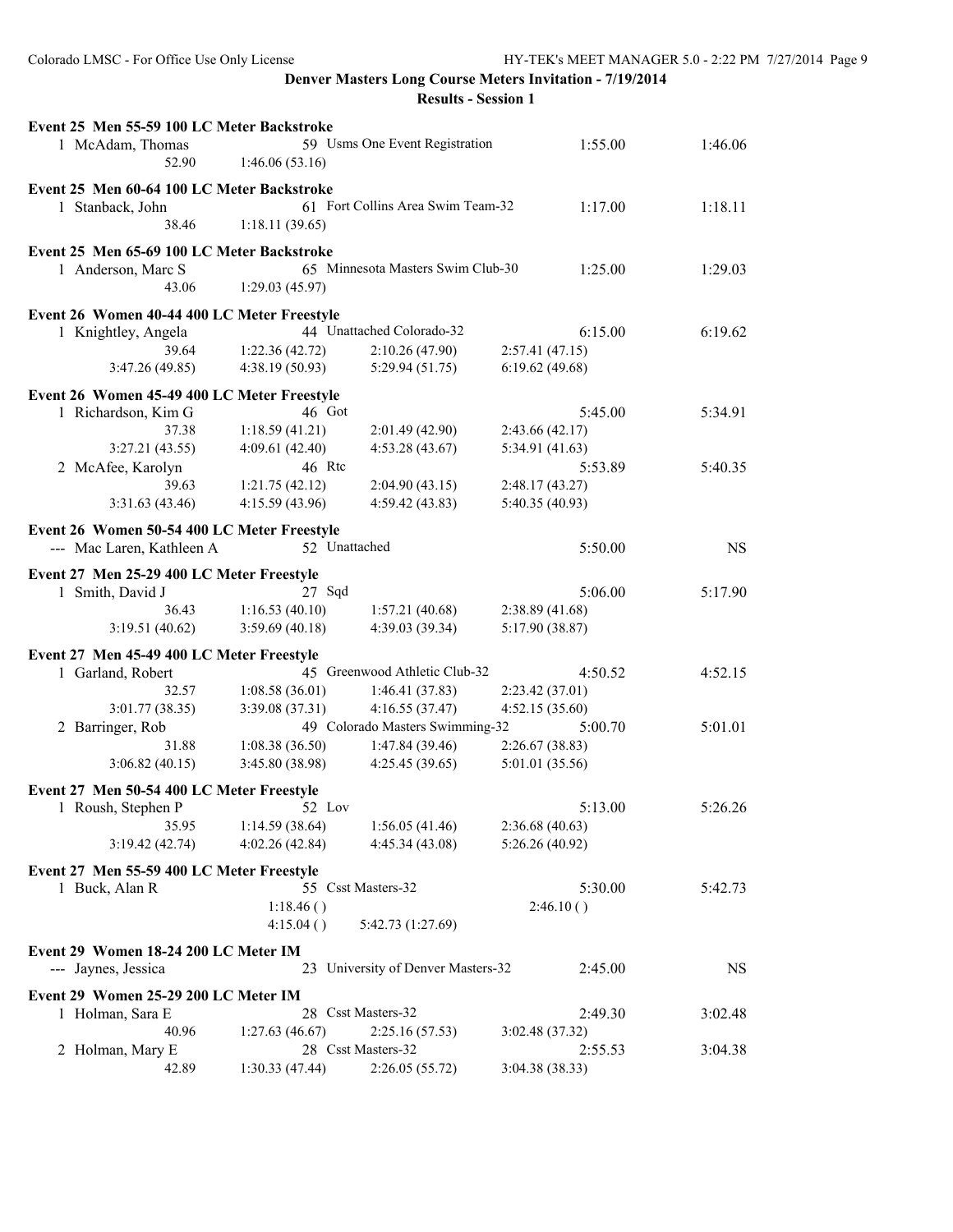| (Event 29 Women 25-29 200 LC Meter IM)<br>--- Mast, Lindsey M       | 25 University of Denver Masters-32<br>2:48.39                                                                      | <b>NS</b> |
|---------------------------------------------------------------------|--------------------------------------------------------------------------------------------------------------------|-----------|
| Event 29 Women 30-34 200 LC Meter IM                                | 1 Linke, Lyndsey M 34 Fort Collins Club-32<br>2:43.55<br>33.75 1:14.20 (40.45) 2:03.65 (49.45) 2:41.30 (37.65)     | 2:41.30   |
| Event 29 Women 60-64 200 LC Meter IM<br>1 Surdoval, Nancy           | 61 Arizona Masters Swim Club Inc-48 3:50.00<br>54.01   1:54.19 (1:00.18)   3:02.06 (1:07.87)   3:52.81 (50.75)     | 3:52.81   |
| Event 29 Women 65-69 200 LC Meter IM<br>1 Young, Lydia L            | ia L 66 Colorado Masters Swimming-32 4:12.57<br>1:02.14 2:05.27 (1:03.13) 3:12.24 (1:06.97) 4:05.66 (53.42)        | 4:05.66   |
| Event 30 Men 25-29 200 LC Meter IM<br>1 Smith, David J              | $27$ Sqd<br>2:40.00<br>34.71 1:21.23 (46.52) 2:11.22 (49.99) 2:48.41 (37.19)                                       | 2:48.41   |
| Event 30 Men 30-34 200 LC Meter IM<br>1 Parry, Joshua K             | 33 Csst Masters-32<br>3:18.87<br>43.57 1:34.80 (51.23) 2:33.49 (58.69) 3:16.20 (42.71)                             | 3:16.20   |
| Event 30 Men 40-44 200 LC Meter IM<br>--- Liddick, Scott H          | 44 University of Denver Masters-32<br>3:00.00                                                                      | <b>NS</b> |
| Event 30 Men 45-49 200 LC Meter IM<br>1 Jimenez, Ignacio            | 49 Unattached Colorado-32<br>2:30.00<br>32.76 1:11.12 (38.36) 1:57.34 (46.22) 2:32.18 (34.84)                      | 2:32.18   |
| Event 30 Men 50-54 200 LC Meter IM<br>1 Lenneman, Tim P             | 50 Foothills<br>2:30.00<br>34.01 1:16.08 (42.07) 2:02.25 (46.17) 2:36.34 (34.09)                                   | 2:36.34   |
| Event 30 Men 55-59 200 LC Meter IM<br>1 Scott, Greg C               | 55 University of Denver Masters-32 2:40.00<br>33.96 1:18.55 (44.59) 2:03.12 (44.57) 2:36.49 (33.37)                | 2:36.49   |
| 2 McDonough, Jim                                                    | 1:50.76 (1:01.77) 59 Unattached Colorado-32<br>4:99 1:50.76 (1:01.77) 2:56.82 (1:06.06) 3:47.73 (50.91)<br>4:01.80 | 3:47.73   |
| Event 30 Men 60-64 200 LC Meter IM<br>1 Stanback, John              | 61 Fort Collins Area Swim Team-32<br>2:51.00<br>$1:22.78()$ $2:51.83(1:29.05)$                                     | 2:51.83   |
| Event 30 Men 70-74 200 LC Meter IM<br>1 Molnar, Ronald A<br>49.59   | 72 Colorado Masters Swimming-32<br>3:30.30<br>2:41.76 (1:01.56)<br>1:40.20(50.61)<br>3:26.48(44.72)                | 3:26.48   |
| Event 30 Men 75-79 200 LC Meter IM<br>1 Plummer, Mark A<br>1:12.34  | 78 Colorado Athletic Club-32<br>4:47.85<br>2:24.71 (1:12.37)<br>3:43.89 (1:19.18)<br>4:41.54 (57.65)               | 4:41.54   |
| Event 31 Women 18-24 100 LC Meter Freestyle<br>--- Shockey, Kayla   | 20 Unattached Lake Erie-18<br>1:07.30                                                                              | <b>NS</b> |
| Event 31 Women 35-39 100 LC Meter Freestyle<br>1 Webb, Amy<br>35.89 | 39 Usms One Event Registration<br>1:06.90<br>1:13.80(37.91)                                                        | 1:13.80   |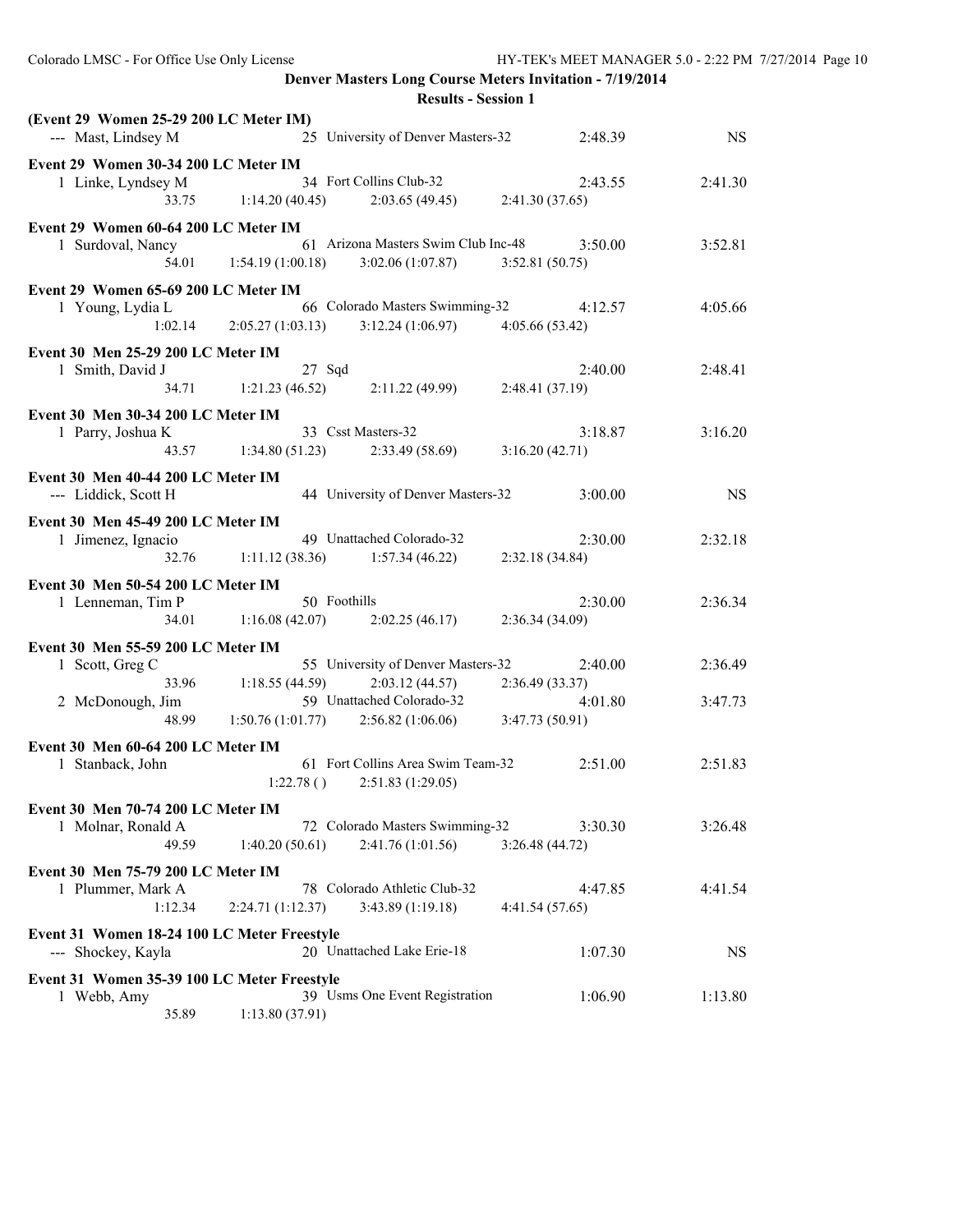**Denver Masters Long Course Meters Invitation - 7/19/2014**

**Results - Session 1**

| (Event 31 Women 35-39 100 LC Meter Freestyle) |                                      |         |           |
|-----------------------------------------------|--------------------------------------|---------|-----------|
| 2 Hayes, Laurie M                             | 39 Rtc                               | 1:29.00 | 1:19.13   |
| 38.00                                         | 1:19.13(41.13)                       |         |           |
| 3 Martin, Barbara                             | 39 Fort Collins Area Swim Team-32    | 1:45.00 | 1:34.21   |
| 45.14                                         | 1:34.21(49.07)                       |         |           |
| Event 31 Women 40-44 100 LC Meter Freestyle   |                                      |         |           |
| 1 Knightley, Angela                           | 44 Unattached Colorado-32            | 1:20.00 | 1:20.87   |
| 39.16                                         | 1:20.87(41.71)                       |         |           |
|                                               |                                      |         |           |
| Event 31 Women 45-49 100 LC Meter Freestyle   |                                      |         |           |
| 1 Richardson, Kim G                           | 46 Got                               | 1:12.00 | 1:14.08   |
| Event 31 Women 50-54 100 LC Meter Freestyle   |                                      |         |           |
| --- Nowak, Elizabeth A                        | 51 North Carolina Masters Swimmin-13 | 1:05.90 | <b>NS</b> |
|                                               |                                      |         |           |
| Event 31 Women 55-59 100 LC Meter Freestyle   | 55 Rtc                               | 1:33.51 |           |
| 1 Whitman-Zai, Julie<br>46.38                 | 1:39.43(53.05)                       |         | 1:39.43   |
| 2 Morrison, Mary E                            | 55 Mesa Masters-32                   | 1:57.68 | 2:01.24   |
|                                               |                                      |         |           |
| Event 31 Women 60-64 100 LC Meter Freestyle   |                                      |         |           |
| 1 Rosener, Karen K                            | 60 FT Collins                        | 1:16.99 | 1:16.77   |
| 36.24                                         | 1:16.77(40.53)                       |         |           |
| Event 32 Men 18-24 100 LC Meter Freestyle     |                                      |         |           |
| 1 Hellman, Ryan D                             | 24 Aurora                            | 1:00.00 | 1:00.69   |
| 29.07                                         | 1:00.69(31.62)                       |         |           |
| --- Botyarov, Michael                         | 20 Unattached Colorado-32            | 1:08.00 | <b>NS</b> |
|                                               |                                      |         |           |
| Event 32 Men 30-34 100 LC Meter Freestyle     |                                      |         |           |
| 1 Varnell, Graham E                           | 31 University of Denver Masters-32   | NT      | 1:11.07   |
| 33.53                                         | 1:11.07(37.54)                       |         |           |
| Event 32 Men 35-39 100 LC Meter Freestyle     |                                      |         |           |
| 1 Miller, Jim                                 | 37 Usms One Event Registration       | 1:00.00 | 1:01.51   |
| 29.89                                         | 1:01.51(31.62)                       |         |           |
| --- Jordan, Tye R                             | 35 University of Denver Masters-32   | 1:14.00 | <b>NS</b> |
| Event 32 Men 45-49 100 LC Meter Freestyle     |                                      |         |           |
| 1 Pazmino, Jorge E                            | 45 Aurora                            | 1:07.00 | 1:04.82   |
| 30.89                                         | 1:04.82(33.93)                       |         |           |
| 2 Acosta, Marty J                             | 49 University of Denver Masters-32   | 1:06.00 | 1:09.98   |
| 33.48                                         | 1:09.98(36.50)                       |         |           |
|                                               |                                      |         |           |
| Event 32 Men 50-54 100 LC Meter Freestyle     |                                      |         |           |
| 1 Hanson, Jim S                               | 52 Csst Masters-32                   | 1:13.00 | 1:15.12   |
| 2 Toomey, Tom                                 | 53 Unattached Colorado-32            | 1:13.70 | 1:16.63   |
| 37.37                                         | 1:16.63(39.26)                       |         |           |
| 3 Magouirk, Jeff K                            | 53 Beegees                           | 1:10.00 | 1:19.03   |
| 36.09                                         | 1:19.03(42.94)                       |         |           |
| Event 32 Men 55-59 100 LC Meter Freestyle     |                                      |         |           |
| 1 Buck, Alan R                                | 55 Csst Masters-32                   | 1:11.21 | 1:11.78   |
| 35.59                                         | 1:11.78(36.19)                       |         |           |
| Morrison, Jeffrey W<br>2                      | 59 Colorado Masters Swimming-32      | 1:15.00 | 1:14.72   |
| 35.80                                         | 1:14.72 (38.92)                      |         |           |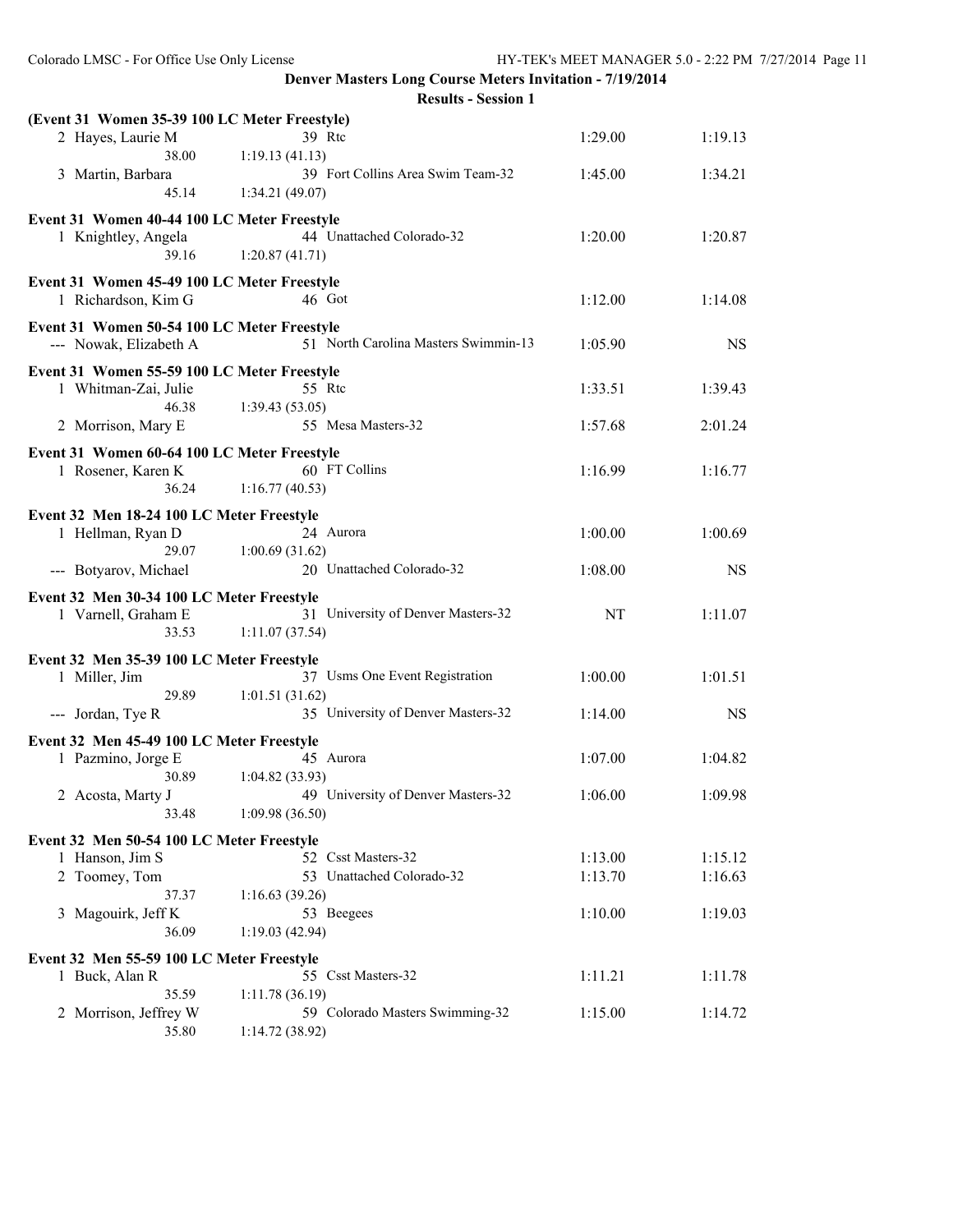| Event 32 Men 65-69 100 LC Meter Freestyle    |                                                      |                 |           |
|----------------------------------------------|------------------------------------------------------|-----------------|-----------|
| 1 Vaughan, James M<br>38.08                  | 68 University of Denver Masters-32<br>1:20.67(42.59) | 1:16.34         | 1:20.67   |
| Event 34 Men 25-29 200 LC Meter Breaststroke |                                                      |                 |           |
| 1 Ganiyev, Doston                            | 27 University of Denver Masters-32                   | 3:06.99         | 3:20.76   |
| 43.69                                        | 1:33.84(50.15)<br>2:21.71(47.87)                     | 3:20.76(59.05)  |           |
| Event 34 Men 50-54 200 LC Meter Breaststroke |                                                      |                 |           |
| 1 Coveney, Christopher M                     | 52 Lafayette                                         | 2:39.30         | 2:37.20   |
| 35.77                                        | 1:14.60(38.83)<br>1:56.31(41.71)                     | 2:37.20 (40.89) |           |
| Event 34 Men 55-59 200 LC Meter Breaststroke |                                                      |                 |           |
| 1 Louie, Jamie                               | 57 Csst Masters-32                                   | 3:07.44         | 3:06.67   |
| 42.70                                        | 1:30.61(47.91)<br>2:19.34(48.73)                     | 3:06.67(47.33)  |           |
| Event 34 Men 65-69 200 LC Meter Breaststroke |                                                      |                 |           |
| 1 Anderson, Marc S                           | 65 Minnesota Masters Swim Club-30                    | 3:30.00         | 3:36.75   |
| 46.37                                        | 1:42.52(56.15)<br>2:40.81(58.29)                     | 3:36.75(55.94)  |           |
| Event 34 Men 70-74 200 LC Meter Breaststroke |                                                      |                 |           |
| 1 Molnar, Ronald A                           | 72 Colorado Masters Swimming-32                      | 3:40.40         | 3:55.13   |
|                                              | 1:53.41()<br>3:55.13(2:01.72)                        |                 |           |
| Event 35 Women 18-24 50 LC Meter Butterfly   |                                                      |                 |           |
| 1 Jaynes, Jessica                            | 23 University of Denver Masters-32                   | 33.50           | 34.30     |
| 2 Shockey, Kayla                             | 20 Unattached Lake Erie-18                           | 31.99           | 37.91     |
|                                              |                                                      |                 |           |
| Event 35 Women 30-34 50 LC Meter Butterfly   | 34 Fort Collins Club-32                              | 29.99           |           |
| 1 Linke, Lyndsey M                           |                                                      |                 | 30.93     |
| Event 35 Women 40-44 50 LC Meter Butterfly   |                                                      |                 |           |
| 1 DeHaven, Kathleen                          | 42 Boulder Aquatic Masters-32                        | 32.50           | 31.94     |
| 2 Compton, Jackie M                          | 42 Usms One Event Registration                       | 1:10.00         | 57.93     |
| Event 35 Women 45-49 50 LC Meter Butterfly   |                                                      |                 |           |
| 1 McAfee, Karolyn                            | 46 Rtc                                               | 44.00           | 42.43     |
| Event 35 Women 50-54 50 LC Meter Butterfly   |                                                      |                 |           |
| 1 Mac Laren, Kathleen A                      | 52 Unattached                                        | 37.00           | 35.24     |
| --- Gillespie, Melissa                       | 53 Illinois Masters-21                               | 1:00.00         | <b>NS</b> |
| Event 35 Women 60-64 50 LC Meter Butterfly   |                                                      |                 |           |
| 1 Rosener, Karen K                           | 60 FT Collins                                        | 37.99           | 38.06     |
|                                              |                                                      |                 |           |
| Event 35 Women 65-69 50 LC Meter Butterfly   |                                                      |                 |           |
| 1 Young, Lydia L                             | 66 Colorado Masters Swimming-32                      | 54.63           | 52.57     |
| Event 36 Men 25-29 50 LC Meter Butterfly     |                                                      |                 |           |
| --- Ganiyev, Doston                          | University of Denver Masters-32<br>27                | 31.66           | <b>NS</b> |
| Event 36 Men 30-34 50 LC Meter Butterfly     |                                                      |                 |           |
| 1 Bergford, Brian                            | Thornton Masters-32<br>32                            | 33.47           | 35.47     |
| 2 Varnell, Graham E                          | 31 University of Denver Masters-32                   | NT              | 37.93     |
| Event 36 Men 35-39 50 LC Meter Butterfly     |                                                      |                 |           |
| 1 O'Sullivan, Chris                          | 39 Sarasota YMCA Sharks-14                           | 28.00           | 28.11     |
| 2 Miller, Jim                                | 37 Usms One Event Registration                       | 32.00           | 33.19     |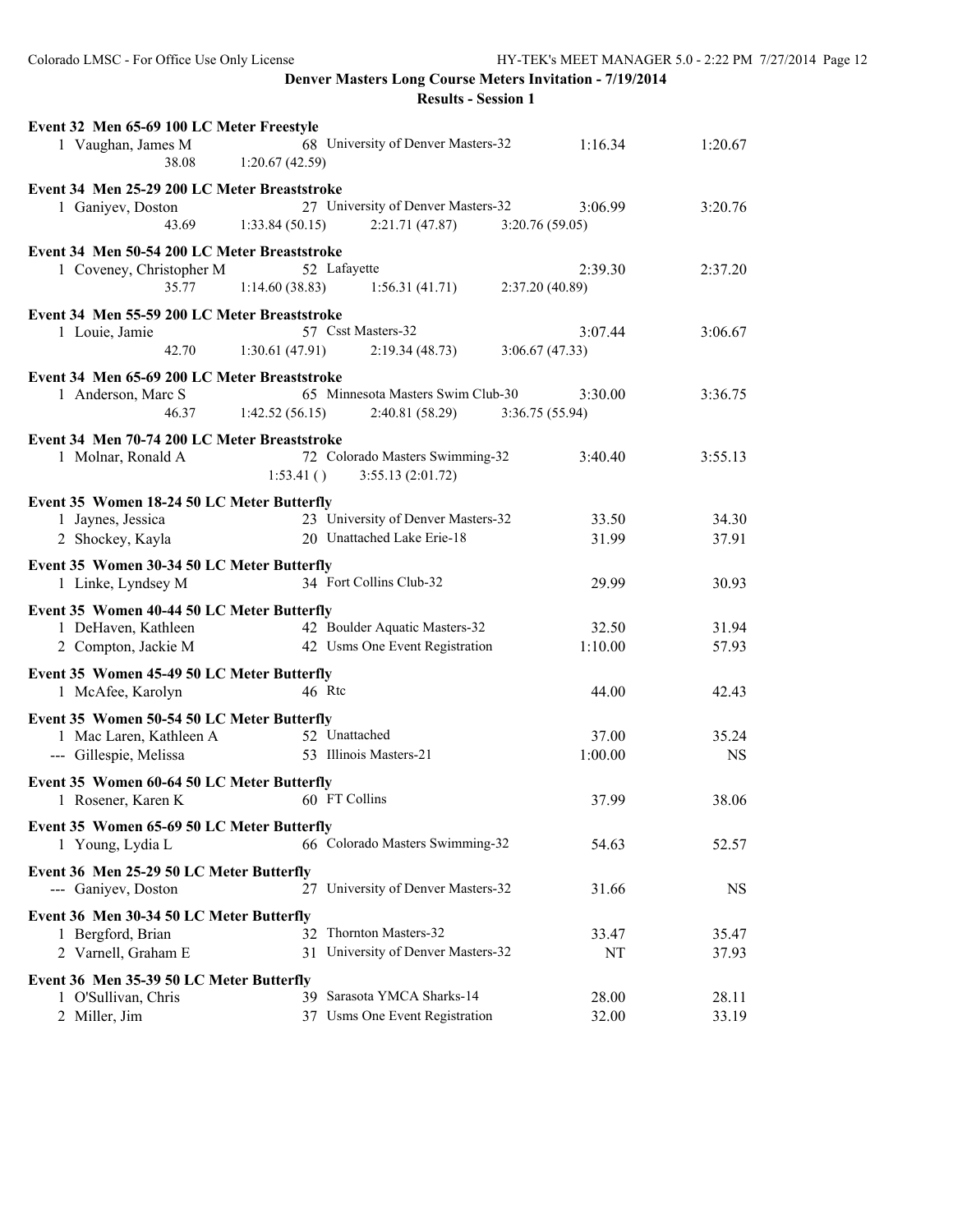| Event 36 Men 50-54 50 LC Meter Butterfly    |                                                                                         |                                    |                  |                |  |  |
|---------------------------------------------|-----------------------------------------------------------------------------------------|------------------------------------|------------------|----------------|--|--|
| 1 Hanson, Jim S                             |                                                                                         | 52 Csst Masters-32<br>38.00        |                  | 41.97          |  |  |
|                                             |                                                                                         |                                    |                  |                |  |  |
| 1 Scott, Greg C                             | Event 36 Men 55-59 50 LC Meter Butterfly<br>55 University of Denver Masters-32<br>31.00 |                                    |                  |                |  |  |
| 2 McDonough, Jim                            |                                                                                         | 59 Unattached Colorado-32          | 44.94            | 30.42<br>47.95 |  |  |
| --- Cattles, Steve                          |                                                                                         | 55 Beegees                         | 1:07.77          | DQ             |  |  |
|                                             |                                                                                         |                                    |                  |                |  |  |
| Event 36 Men 65-69 50 LC Meter Butterfly    |                                                                                         |                                    |                  |                |  |  |
| 1 Carney, Kent                              |                                                                                         | 67 Ever                            | 40.00            | 40.38          |  |  |
| Event 37 Women 50-54 800 LC Meter Freestyle |                                                                                         |                                    |                  |                |  |  |
| 1 Najjar, Ellie S                           |                                                                                         | 53 University of Denver Masters-32 | 10:25.00         | 10:45.36       |  |  |
| 35.93                                       | 1:14.63(38.70)                                                                          | 1:54.55(39.92)                     | 2:34.71(40.16)   |                |  |  |
| 3:15.45(40.74)                              | 3:55.81 (40.36)                                                                         | 4:36.92(41.11)                     | 5:17.69(40.77)   |                |  |  |
| 5:58.77(41.08)                              | 6:39.36(40.59)                                                                          | 7:20.73(41.37)                     | 8:01.48 (40.75)  |                |  |  |
| 8:42.99 (41.51)                             | 9:23.51 (40.52)                                                                         | 10:05.22 (41.71)                   | 10:45.36 (40.14) |                |  |  |
|                                             |                                                                                         |                                    |                  |                |  |  |
| Event 38 Men 30-34 800 LC Meter Freestyle   |                                                                                         |                                    |                  |                |  |  |
| 1 Bergford, Brian                           |                                                                                         | 32 Thornton Masters-32             | 12:40.00         | 12:30.74       |  |  |
|                                             | 1:21.13()                                                                               |                                    | 2:54.14()        |                |  |  |
|                                             | 4:31.18()                                                                               |                                    | 6:08.72()        |                |  |  |
|                                             | 7:45.58()                                                                               |                                    | 9:21.73()        |                |  |  |
|                                             | 10:58.41()                                                                              | 12:30.74 (1:32.33)                 |                  |                |  |  |
| Event 38 Men 45-49 800 LC Meter Freestyle   |                                                                                         |                                    |                  |                |  |  |
| 1 Garland, Robert                           |                                                                                         | 45 Greenwood Athletic Club-32      | 10:15.50         | 10:10.30       |  |  |
| 33.57                                       | 1:11.39(37.82)                                                                          | 1:50.01(38.62)                     | 2:27.98 (37.97)  |                |  |  |
| 3:06.85 (38.87)                             | 3:45.29(38.44)                                                                          | 4:24.17(38.88)                     | 5:02.77(38.60)   |                |  |  |
| 5:41.50 (38.73)                             | 6:19.95(38.45)                                                                          | 6:58.82(38.87)                     | 7:37.10(38.28)   |                |  |  |
| 8:16.43 (39.33)                             | 8:54.56 (38.13)                                                                         | 9:33.41 (38.85)                    | 10:10.30 (36.89) |                |  |  |
| Event 38 Men 50-54 800 LC Meter Freestyle   |                                                                                         |                                    |                  |                |  |  |
| 1 Magouirk, Jeff K                          |                                                                                         | 53 Beegees                         | 11:15.00         | 11:28.85       |  |  |
| 37.69                                       |                                                                                         | 1:18.49()                          | 1:18.77(0.28)    |                |  |  |
| 1:53.32(34.55)                              |                                                                                         |                                    |                  |                |  |  |
| 6:22.37()                                   | 7:06.07(43.70)                                                                          | 7:50.96 (44.89)                    |                  |                |  |  |
|                                             | 10:03.47()                                                                              | 10:47.64 (44.17)                   | 11:28.85 (41.21) |                |  |  |
| 2 Roush, Stephen P                          | 52 Lov                                                                                  |                                    | 11:12.00         | 11:52.65       |  |  |
| 38.87                                       | 1:22.34(43.47)                                                                          | 2:07.17(44.83)                     | 2:53.60(46.43)   |                |  |  |
| 3:39.11(45.51)                              | 4:24.33 (45.22)                                                                         | 5:09.47(45.14)                     | 5:54.58(45.11)   |                |  |  |
| 6:39.84(45.26)                              | 7:24.77 (44.93)                                                                         | 8:10.19(45.42)                     | 8:54.36(44.17)   |                |  |  |
| 9:39.33 (44.97)                             | 10:24.88 (45.55)                                                                        | 11:09.77 (44.89)                   | 11:52.65 (42.88) |                |  |  |
|                                             |                                                                                         |                                    |                  |                |  |  |
| Event 38 Men 70-74 800 LC Meter Freestyle   |                                                                                         |                                    |                  |                |  |  |
| 1 Molnar, Ronald A                          |                                                                                         | 72 Colorado Masters Swimming-32    | 12:44.22         | 13:17.47       |  |  |
| 43.72                                       | 1:32.23(48.51)                                                                          | 2:21.51 (49.28)                    | 3:11.78(50.27)   |                |  |  |
| 4:02.34(50.56)                              | 4:52.21(49.87)                                                                          | 5:43.39 (51.18)                    | 6:33.79(50.40)   |                |  |  |
| 7:24.68(50.89)                              | 8:15.28 (50.60)                                                                         | 9:06.51(51.23)                     | 9:57.19 (50.68)  |                |  |  |
| 10:48.44 (51.25)                            | 11:39.27 (50.83)                                                                        | 12:29.24 (49.97)                   | 13:17.47 (48.23) |                |  |  |
| <b>Combined Team Scores</b>                 |                                                                                         |                                    |                  |                |  |  |
|                                             |                                                                                         |                                    |                  |                |  |  |
| Combined Team Scores - Through Event 40     |                                                                                         |                                    |                  |                |  |  |

| 1. University of Denver Masters | 494 | 2. Usms One Event Registration | 396 |
|---------------------------------|-----|--------------------------------|-----|
| 3. Csst Masters                 | 359 | 4. Unattached Colorado         | 298 |
| 5. Colorado Masters Swimming    | 268 | 6 Rtc                          |     |